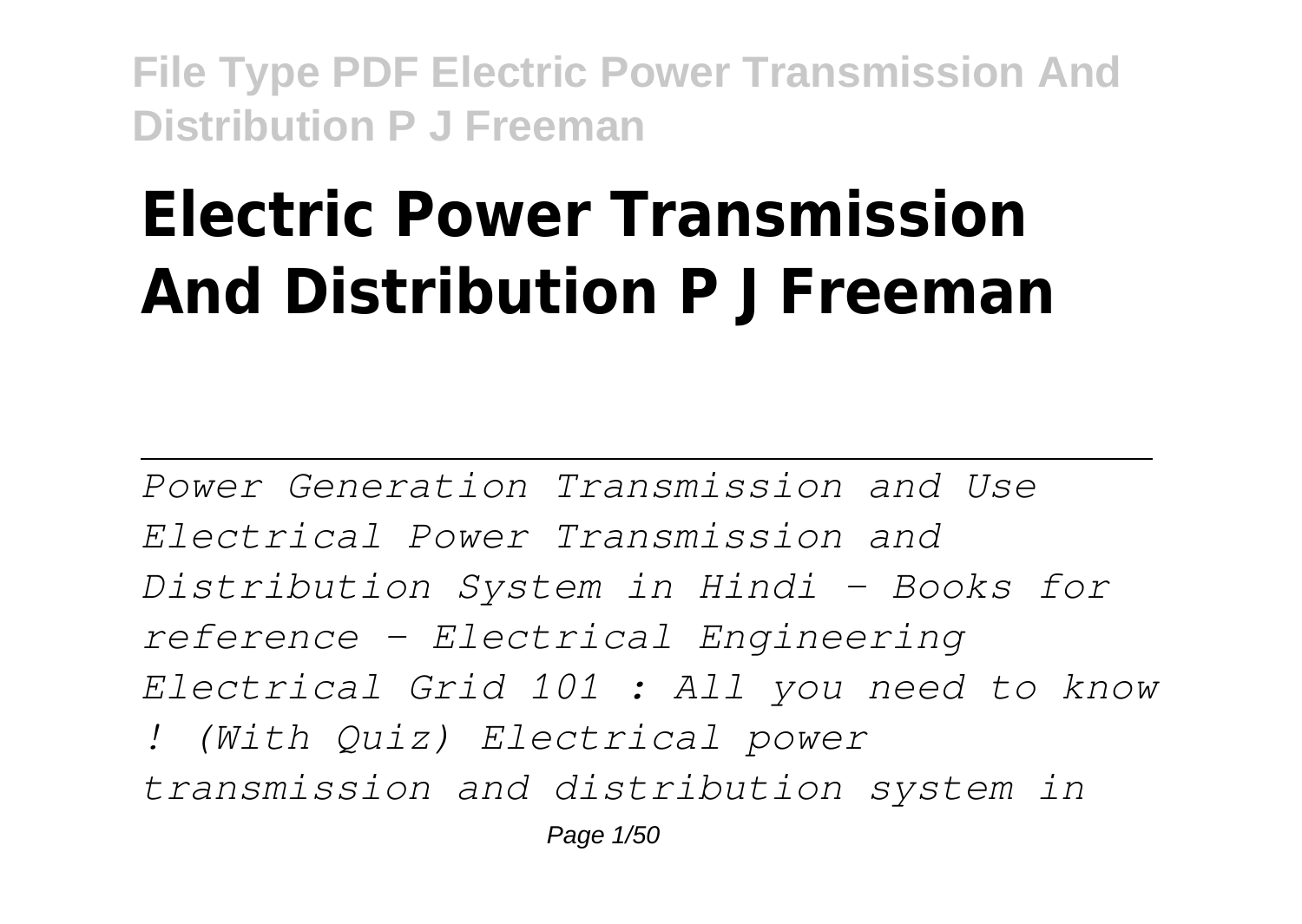*gujarati language. Electric Power Transmission and Distribution System Power Transmission \u0026 Distribution Transmission and distribution of Electrical Power| EE | SSC JE Pre 2019 | SSC JE Revision | Lect-1Transmission \u0026 Distribution Of Electrical Power 4th Sem Diploma syllabus Overview | IB Tech Classes How it works - Generation, Transmission \u0026 Distribution Transmission and Distribution of*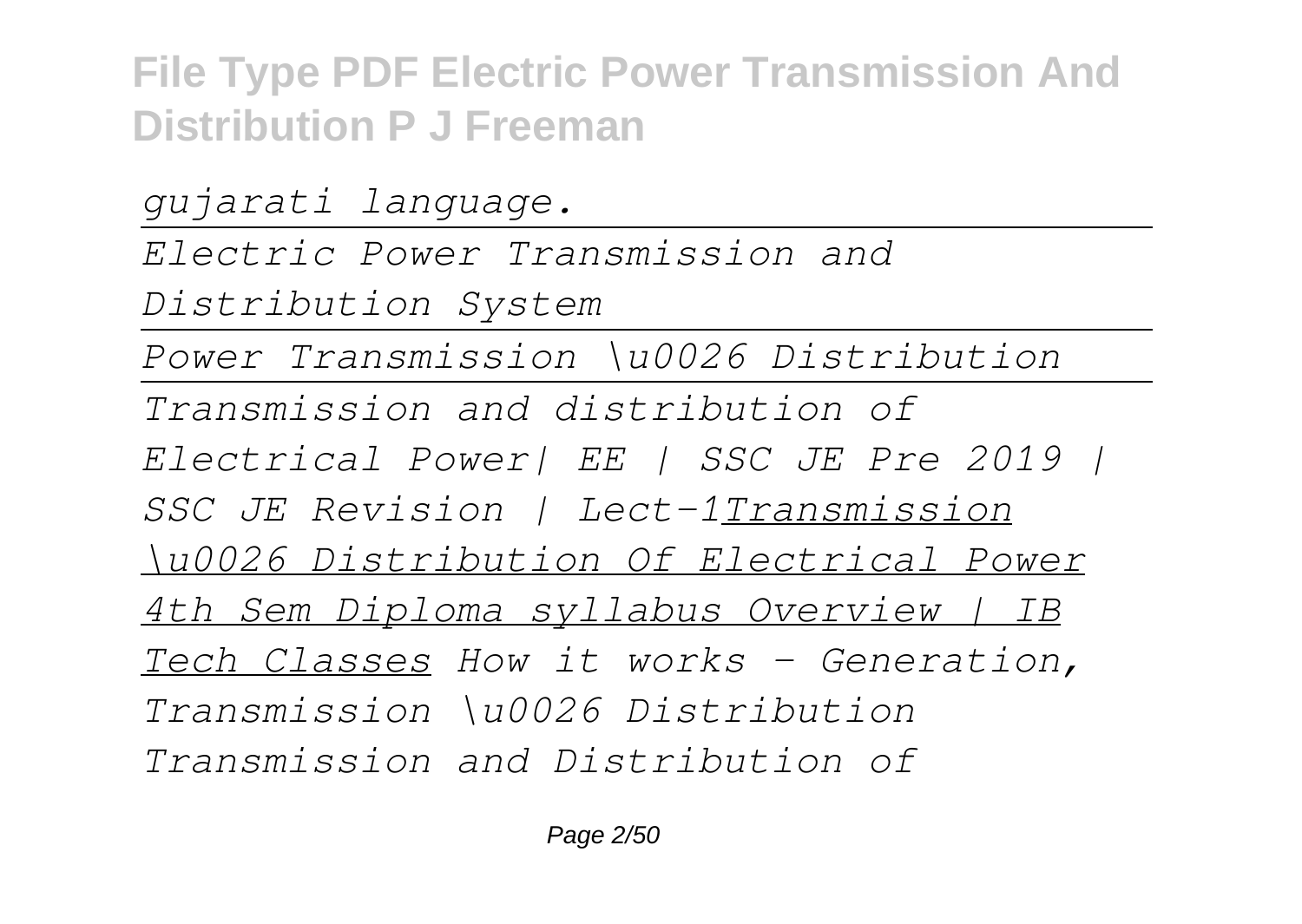*Electrical Power-1। 6th Semester। Electrical Technology Transmission and Distribution 1 | MCQ How Does Electricity Reach Our Homes? | Animated Fun Facts of Science for Kids | Electricity How to identify the KV of transmission line What are VOLTs, OHMs \u0026 AMPs? Three-Phase Power Explained Transformers - Electric Power transmission How can we change Circuit Breaker of portable AC Generatorhow can change C.B at portable Generator Anatomy of a Distribution System The Journey of Electrical Energy*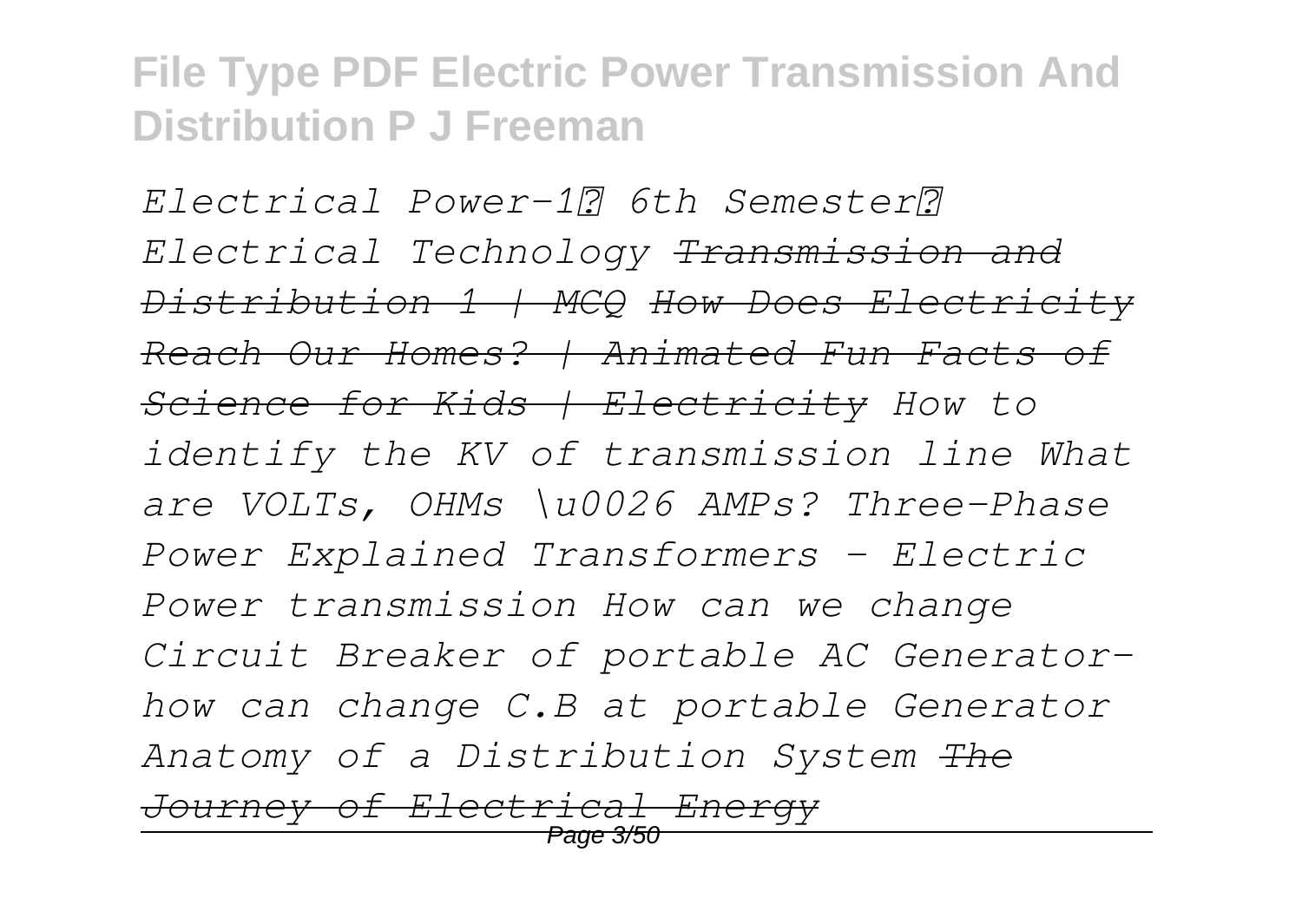*The Electric Grid Connects Us AllHow Do Substations Work? Electric Power Transmission \u0026 Distribution Engineering Training Electrical Power Transmission and Distribution Interview Objective question and answer-|| Lecture 01 || Transmission \u0026 Distribution of Electric Power || Power System || 4th Semester || Super 50 MCQs on Generation Transmission and Distribution | RRB JE CBT 2 | With हिंदी ExplanationHow to download Electric power generation transmission and* Page 4/50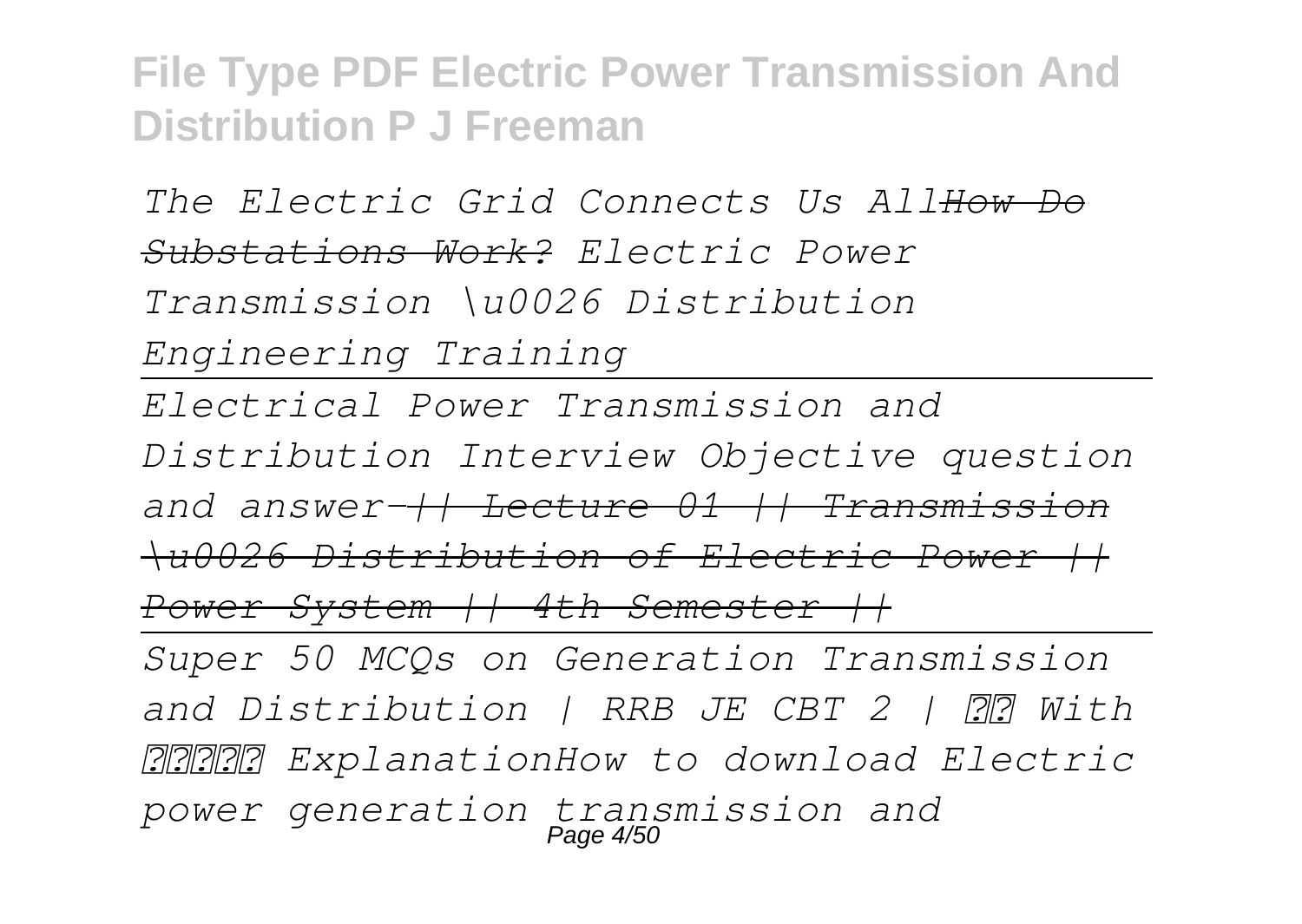*distribution book PDF file free Power Transmission and Distribution part1 Generation to Distribution; Power Generation How do Electric Transmission Lines Work?*

*Electric Power Transmission And Distribution*

*Electric power distribution is the final stage in the delivery of electric power; it carries electricity from the transmission system to individual consumers. Distribution substations connect to the transmission system and* Page 5/50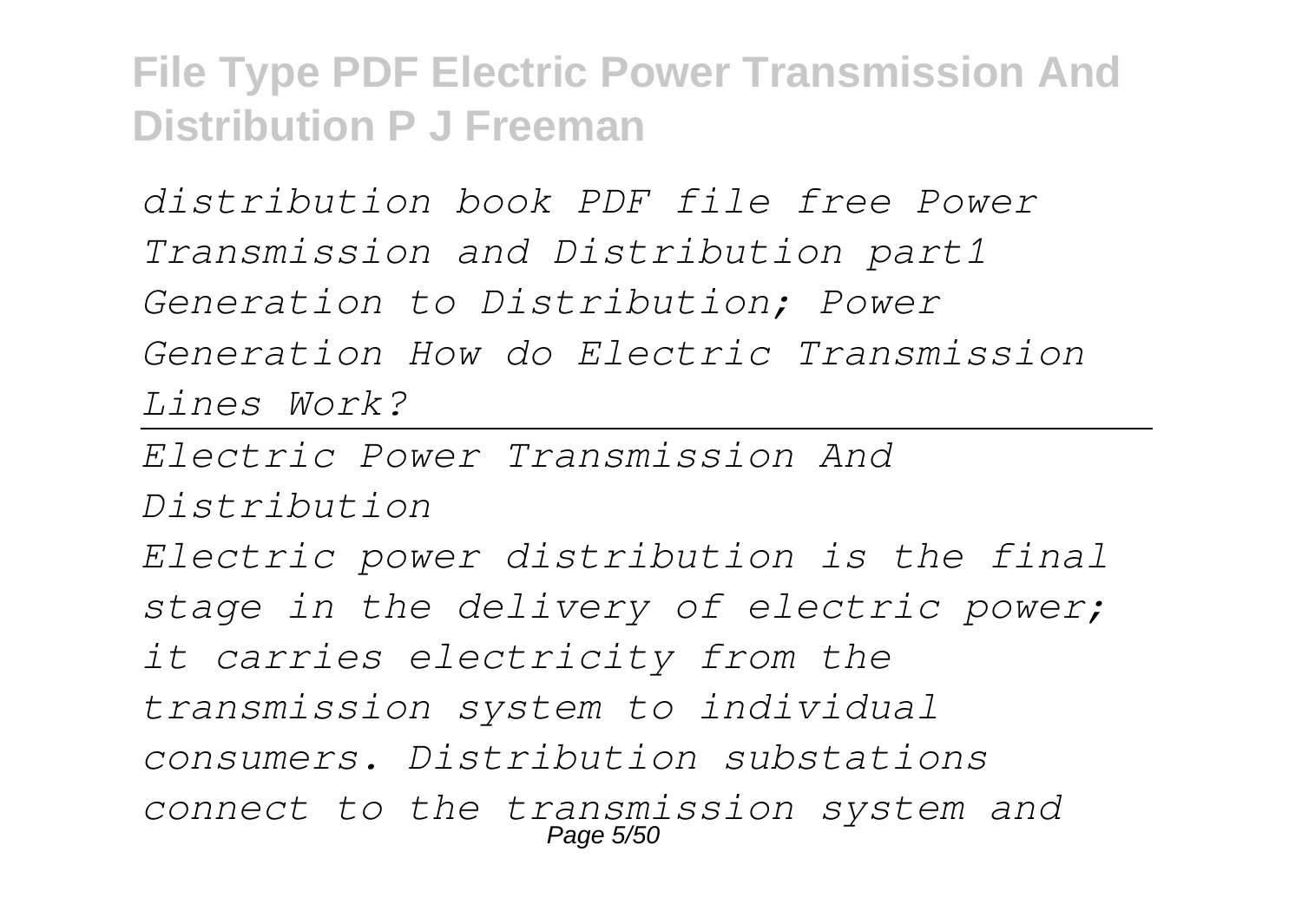*lower the transmission voltage to medium voltage ranging between 2 kV and 35 kV with the use of transformers. Primary distribution lines carry this medium voltage power to distribution transformers located near the customer's premises. Distribution transformers again lower the*

*Electric power distribution - Wikipedia For other uses, see Electric transmission (disambiguation). Electric power transmission is the bulk movement of* Page 6/50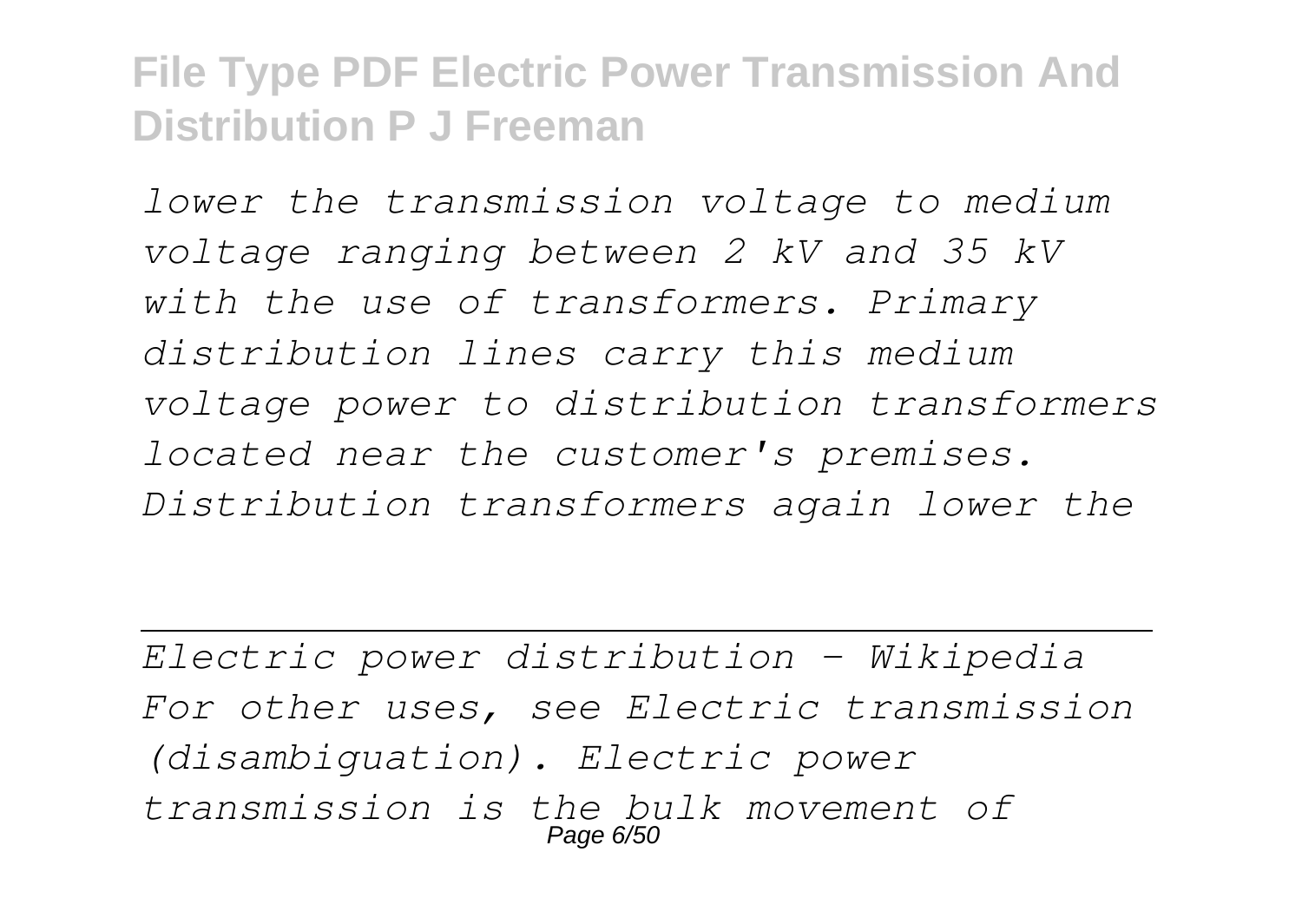*electrical energy from a generating site, such as a power plant, to an electrical substation. The interconnected lines which facilitate this movement are known as a transmission network. This is distinct from the local wiring between high-voltage substations and customers, which is typically referred to as electric power distribution.*

*Electric power transmission - Wikipedia Enforcement of the Electric Power* Page 7/50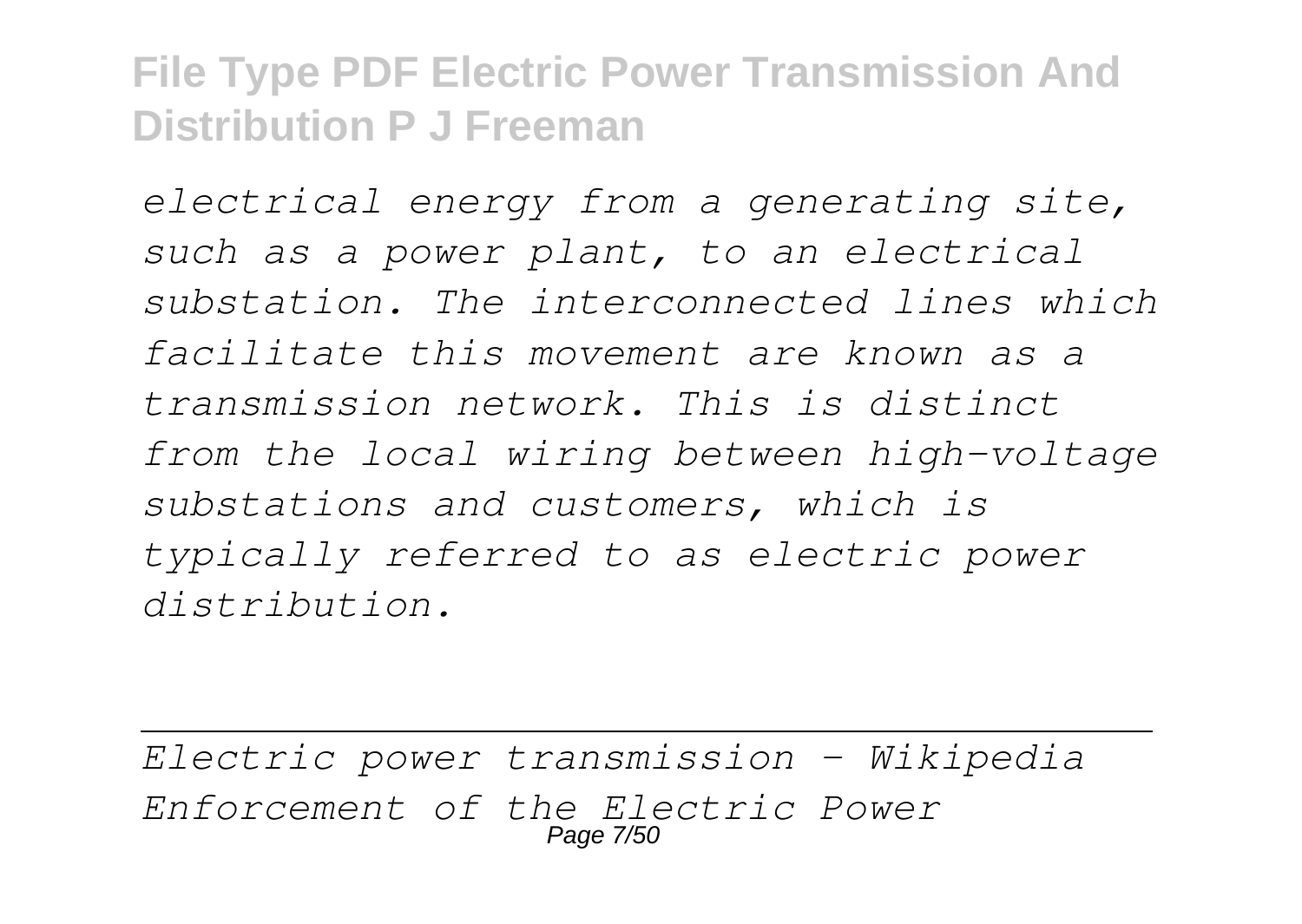*Generation, Transmission, and Distribution Standard. CPL 02-01-038 [CPL 2-1.38], (June 18, 2003). Assists compliance personnel in performing inspections at electric power generation, transmission, and distribution lines and equipment. Additional Letters of Interpretation*

*Electric Power Generation, Transmission, and Distribution ... The Electric Power Transmission & Distribution (T&D) Infrastructure Market* Page 8/50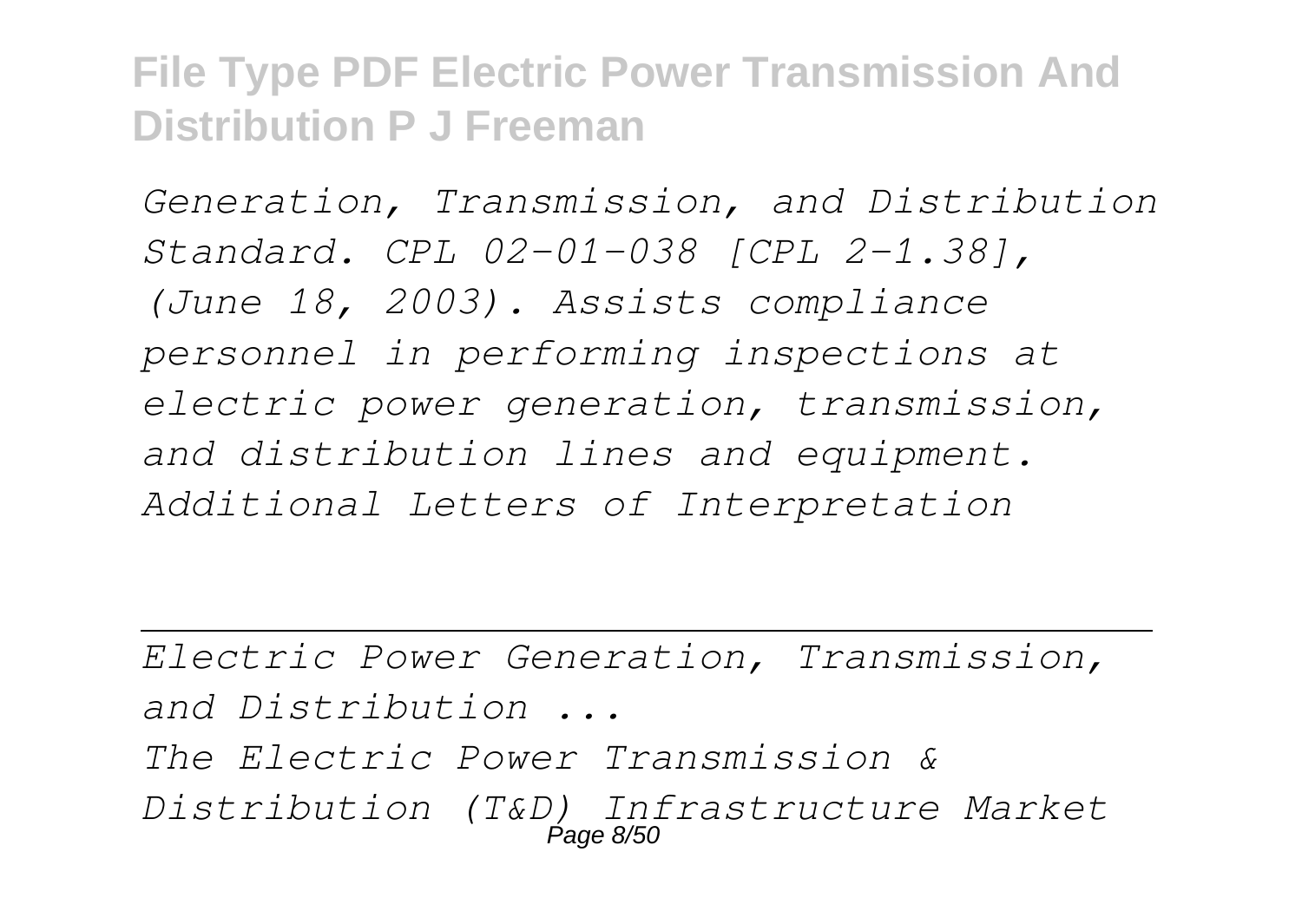*report is a collection of pragmatic information, quantitative and qualitative estimation by industry experts. The report also provides the qualitative results of diverse market factors on its geographies and segments. The report provides an insight into the market dynamics and various trends and opportunities associated ...*

*Electric Power Transmission and Distribution (T&D ...* Page 9/50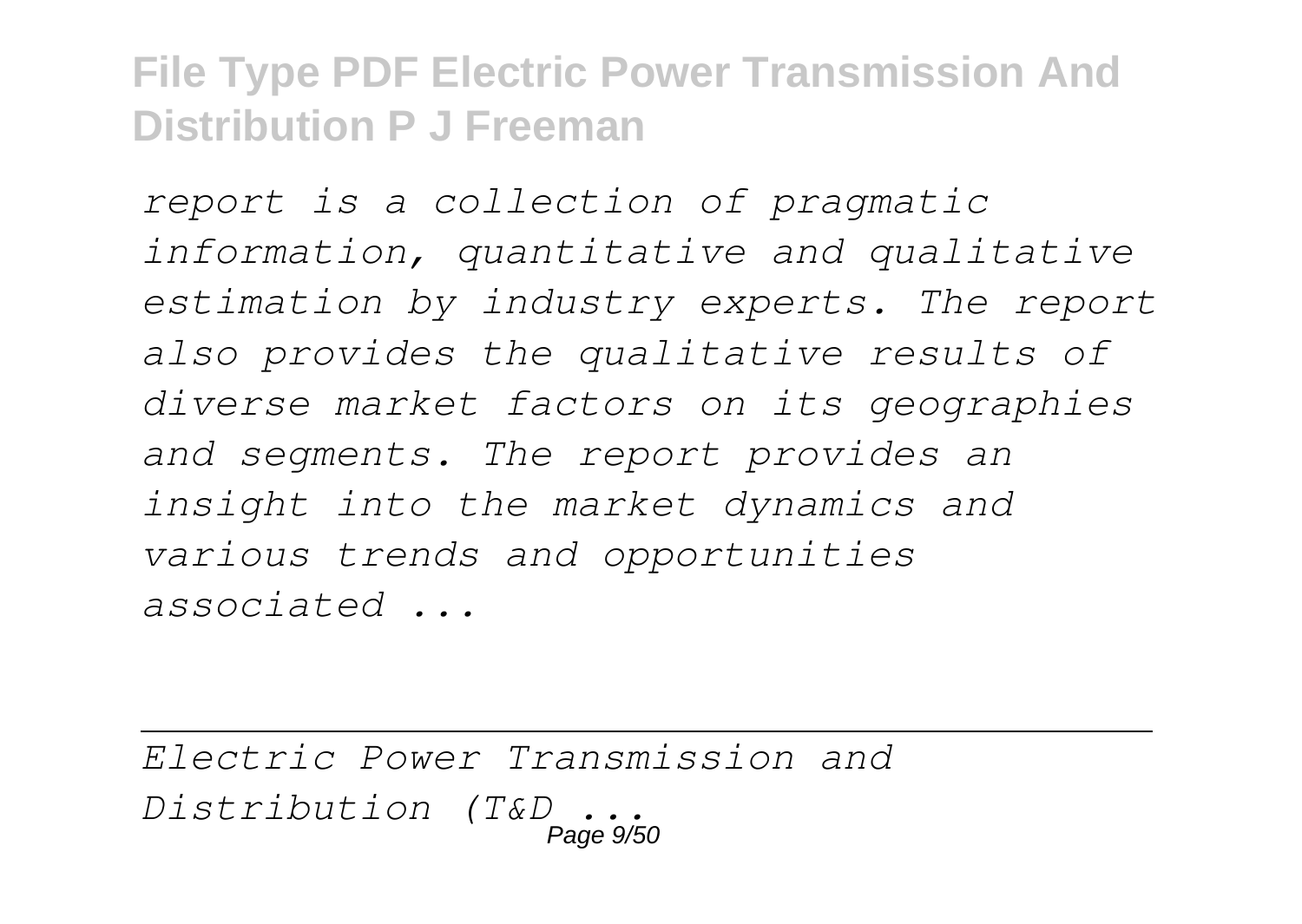*Power Generation, Transmission And Distribution. The most important activity performed by the power sectors are Power generation, transmission and distribution. Electricity is generated at different power stations then it is transmitted through various channels like power transformers, transmission lines and transmission substations to the distribution substations, finally distribution substations distribute the electrical energy to residential and commercial consumers.* Page 10/50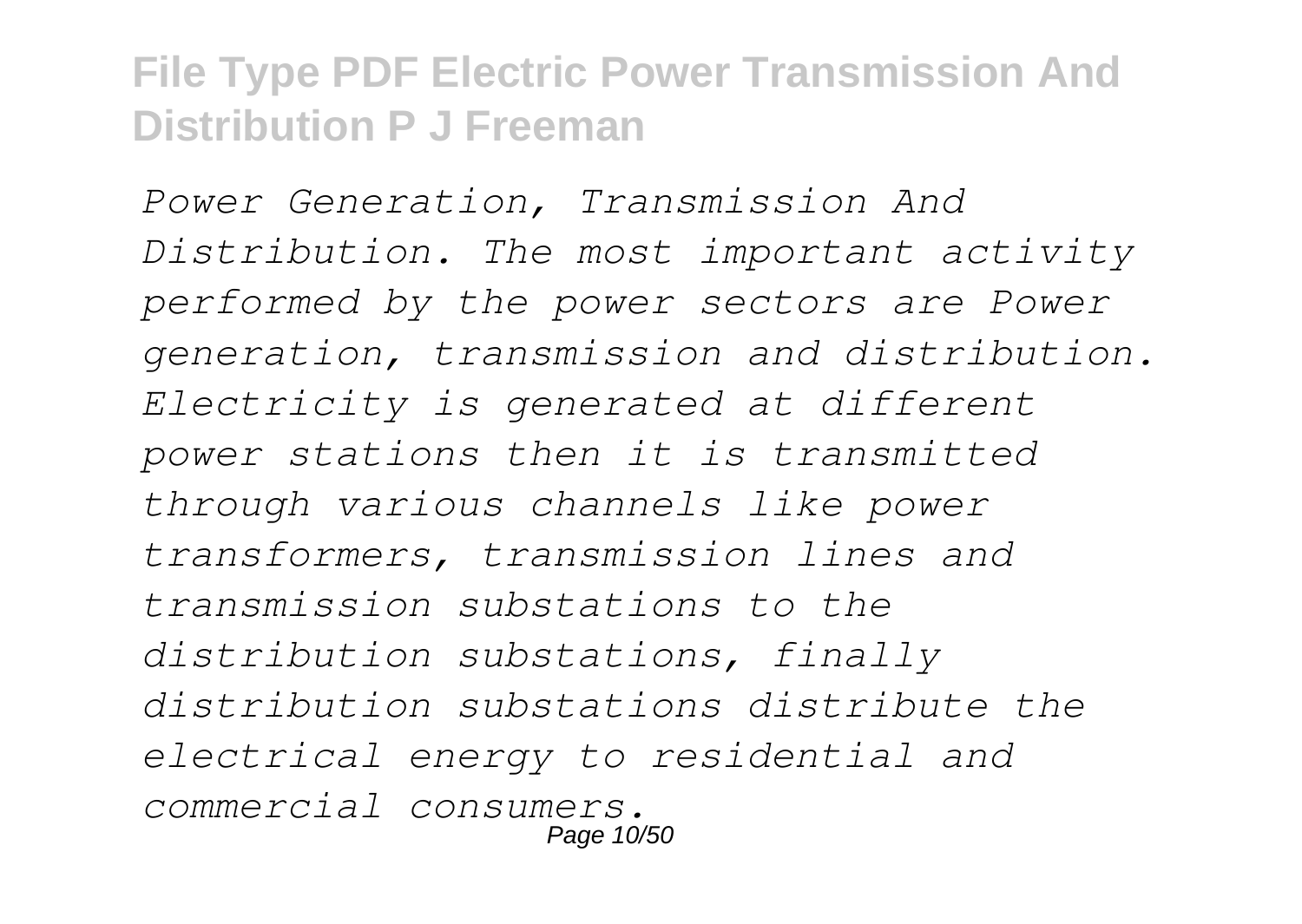*Power Generation, Transmission And Distribution ...*

*use of electric power. To facilitate the electric power has to be generated and transmitted to the consumers via a transmission and distribution network. In 1882 the first electric power station Pearl street Electric station in New York city went into operation. The original electrical distribution system developed by Thomas Edison was an* Page 11/50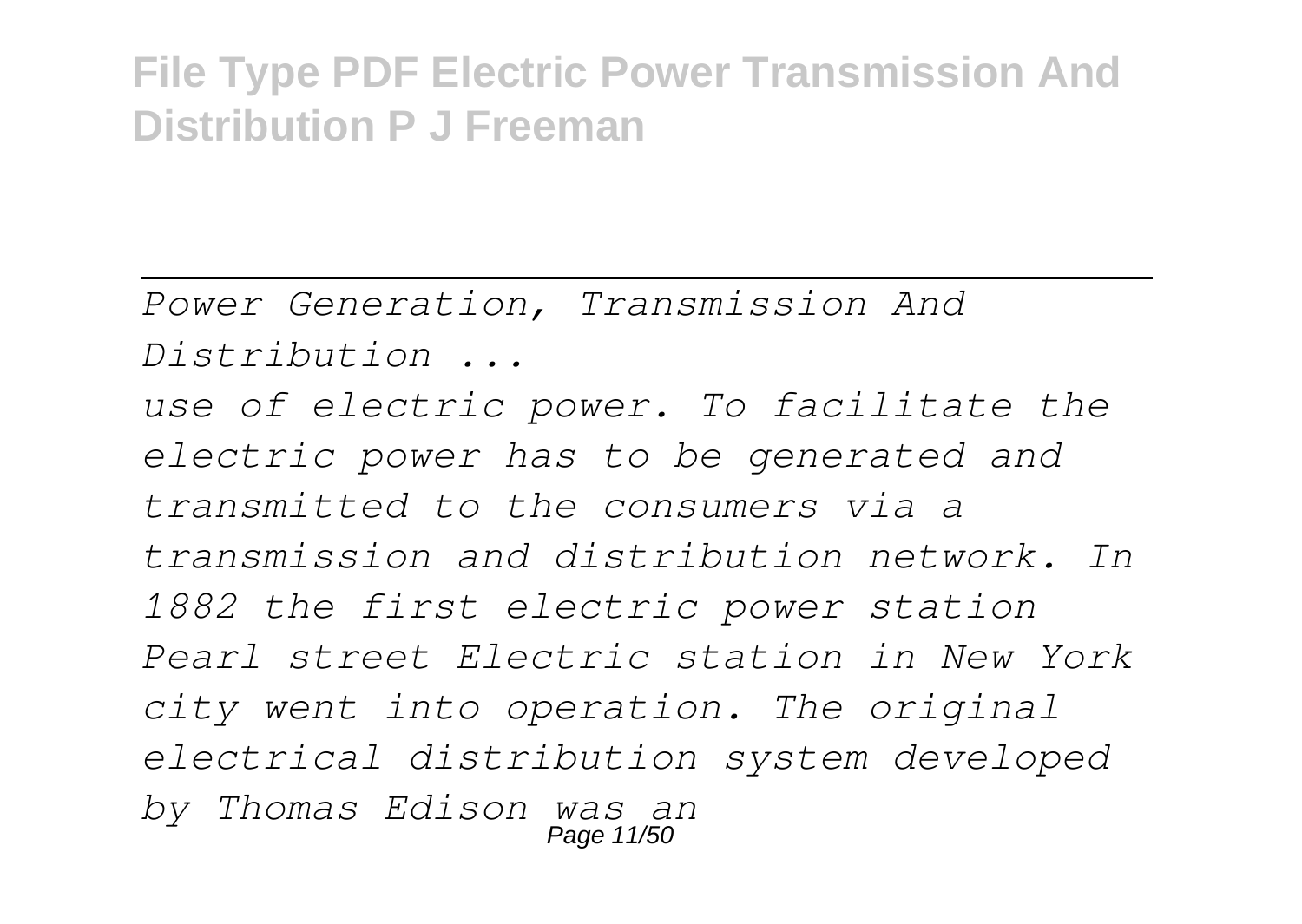*ELECTRICAL POWER TRANSMISSION AND DISTRIBUTION Electric Power Transmission and Distribution Reports. 19-46 Control-Hardware-in-the-Loop Study of Islanding: 3VO and 3IO Events [PDF]; 19-45 Mitigation Methods to Increase Feeder Hosting Capacity [PDF] 18-37 Fundamental Research Challenges for Distribution State Estimation to Enable High-Performing Grids [PDF]; 18-32 Estimating the Regional* Page 12/50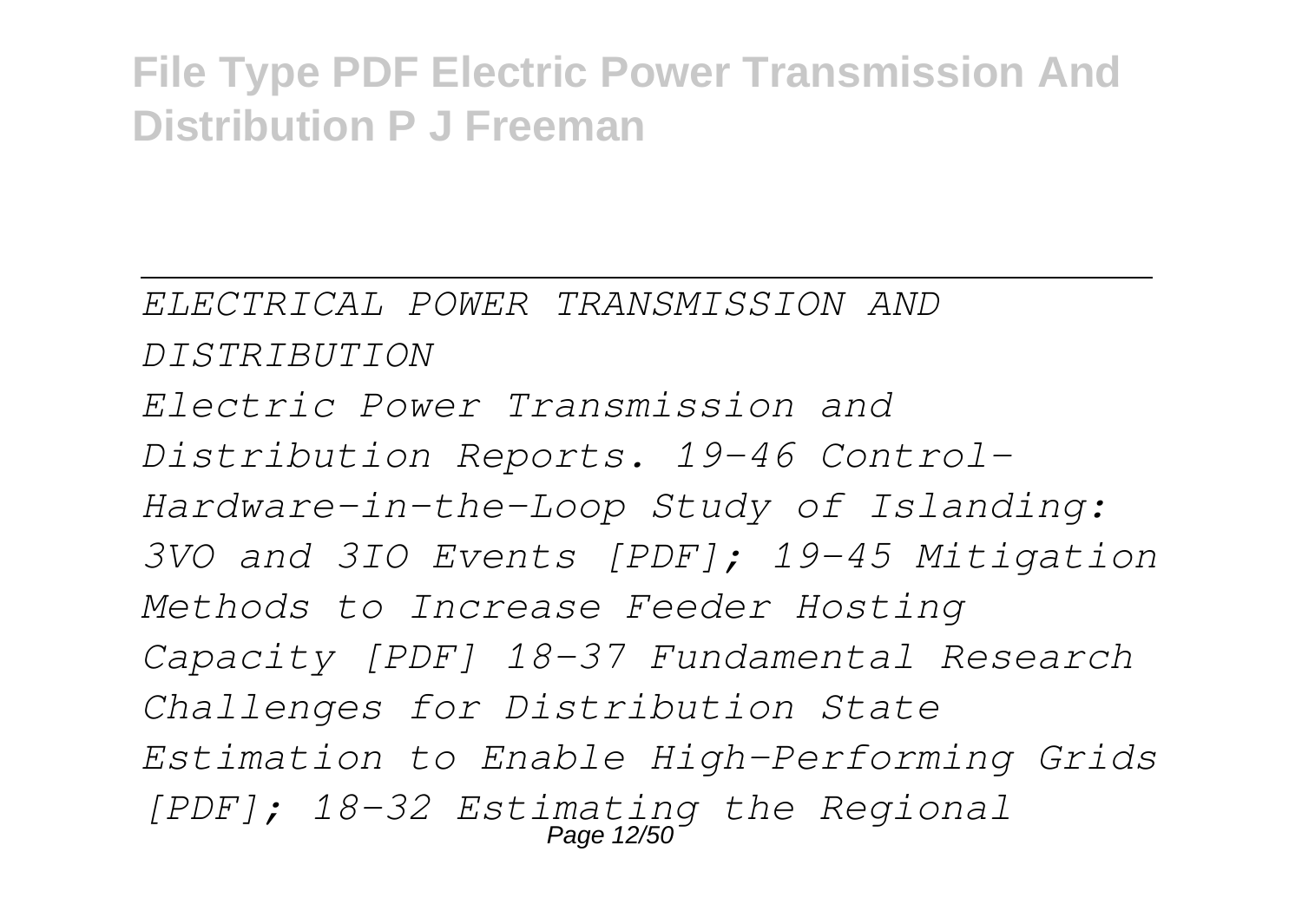*Economic Resiliency Benefits of Community Microgrids ...*

*Electric Power Transmission and Distribution Reports - R&D ... The Electric Power Transmission and Distribution High Performing Grid Program, funded through the Clean Energy Fund and authorized by the Public Service Co ...*

*Electric Power Transmission and* Page 13/50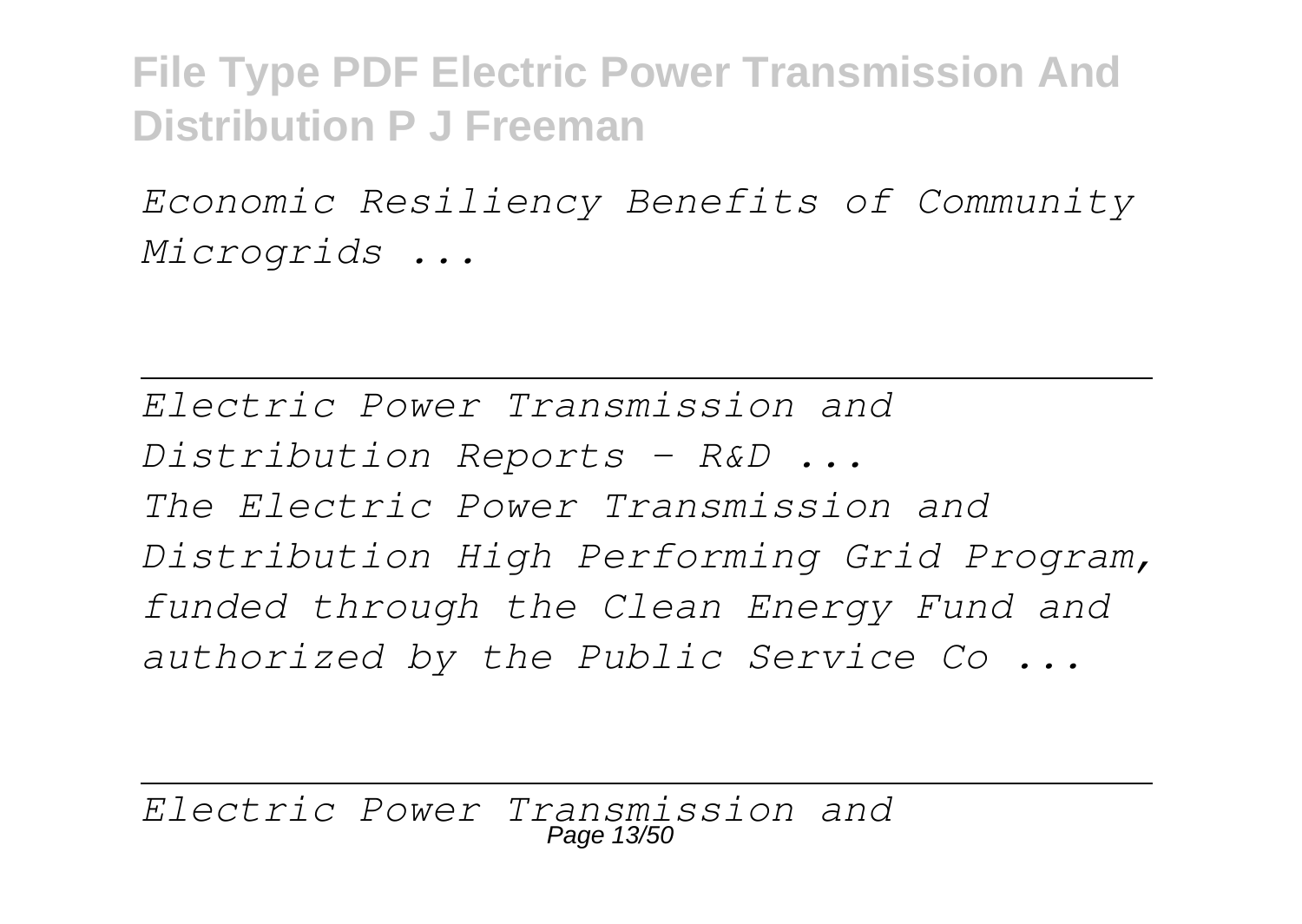*Distribution (EPTD) High ... 10The clause "electric power services" means the generation, transmission or distribution of electric power and all other services incidental thereto;" is substituted vide the Regulation of Generation, Transmission and Distribution of Electric Power (Amendment) Act, 2018.*

*An Act to provide for the regulation of generation ... hamari acadmi: Electric Power* Page 14/50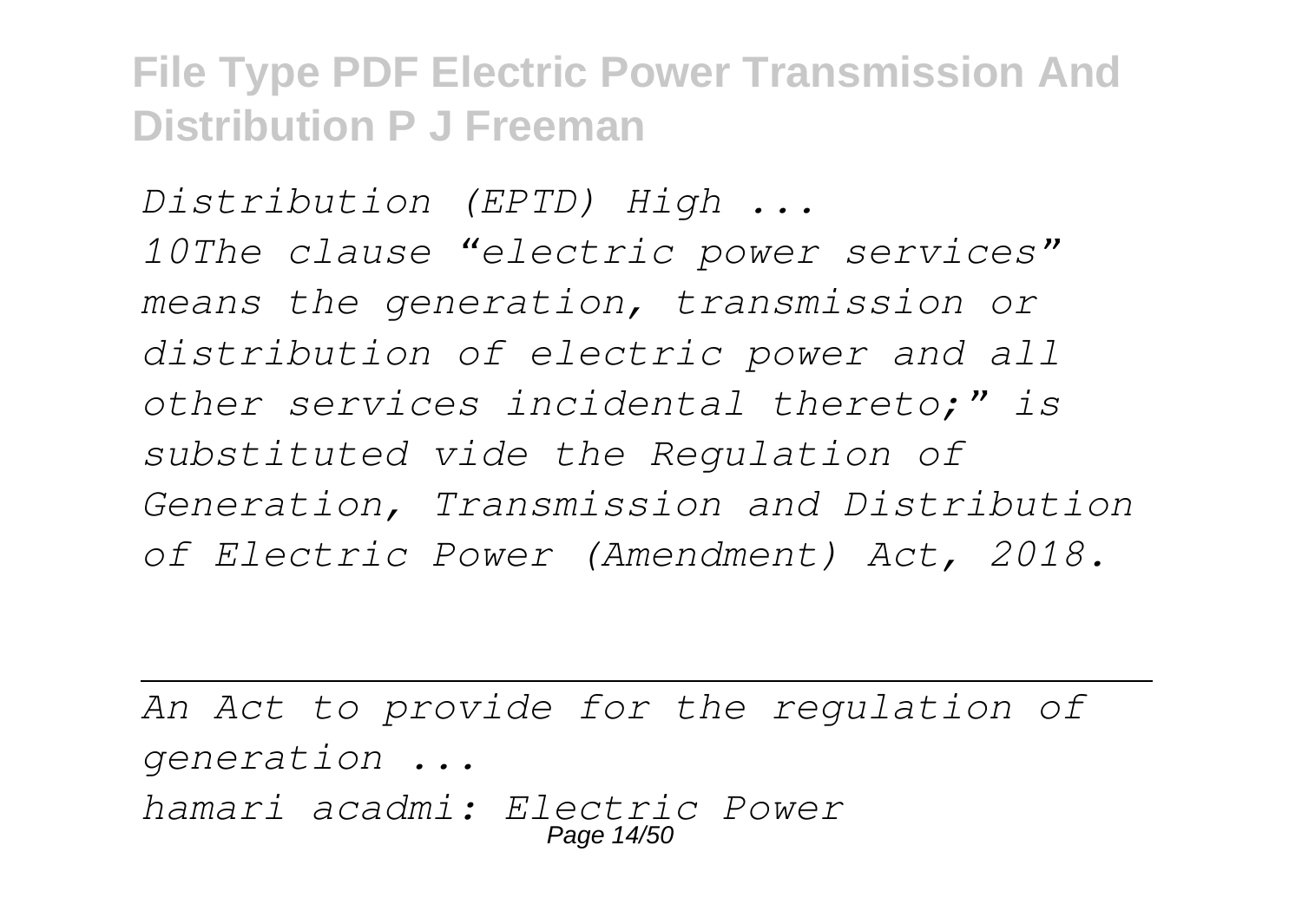*Generation,Transmission and Distribution This accessible text, now in its Second Edition, continues to provide a comprehensive coverage of disttribution power generation, transmission and distribution, including the operation and management of different systems in these areas.*

*ELECTRICAL POWER GENERATION TRANSMISSION AND DISTRIBUTION ... Electric Power Transmission Electrical*

Page 15/50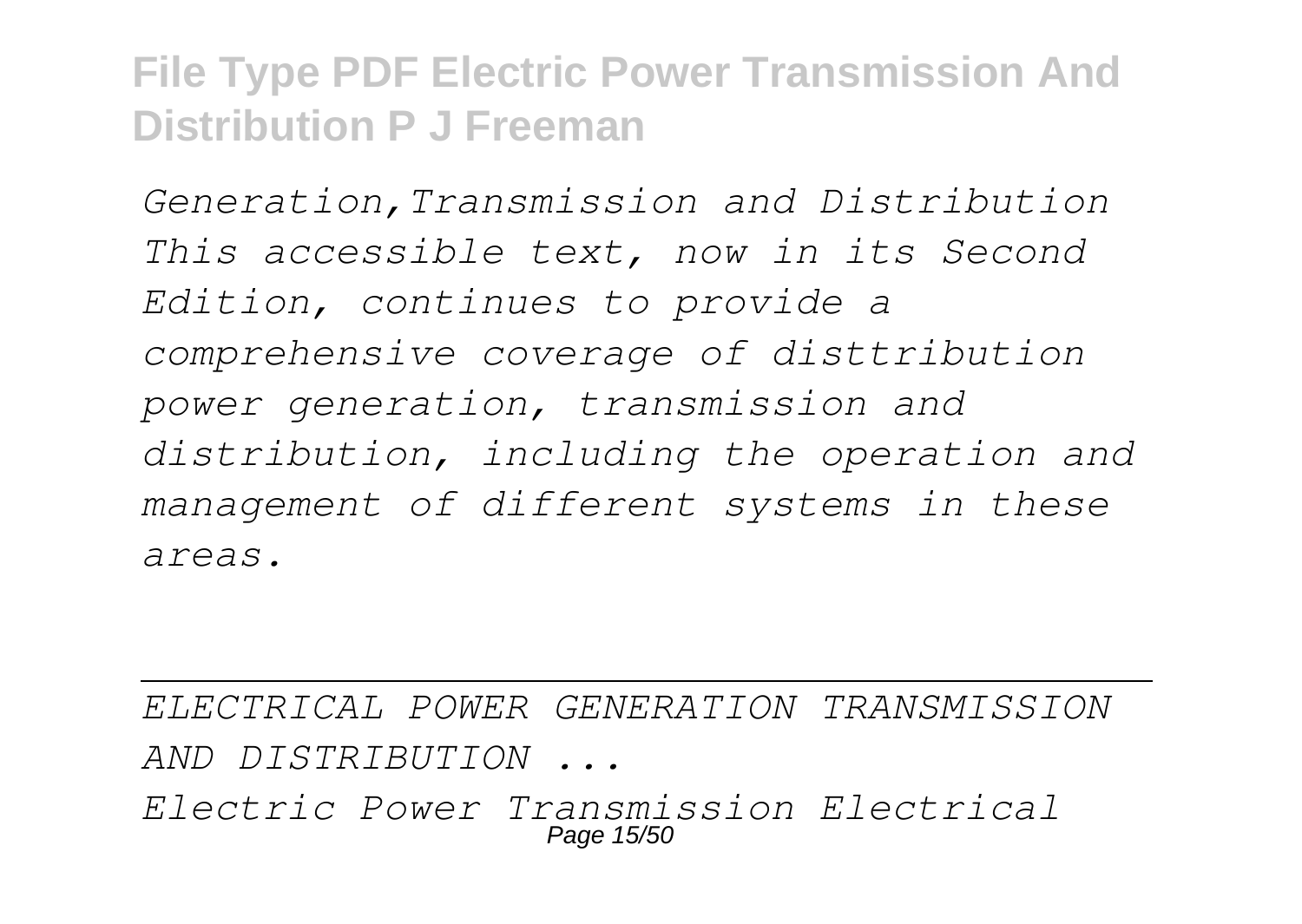*power can be transmitted using low voltage and high current, but higher current results in higher transmission losses according to the formula E = I2RT. Therefore, to reduce what are known as I2R losses, transmission lines generally use high voltage and low current. Figure Electric Power Transmission System*

*Electric Power Transmission & Distribution System ...*

*Electric Power Generation, Transmission* Page 16/5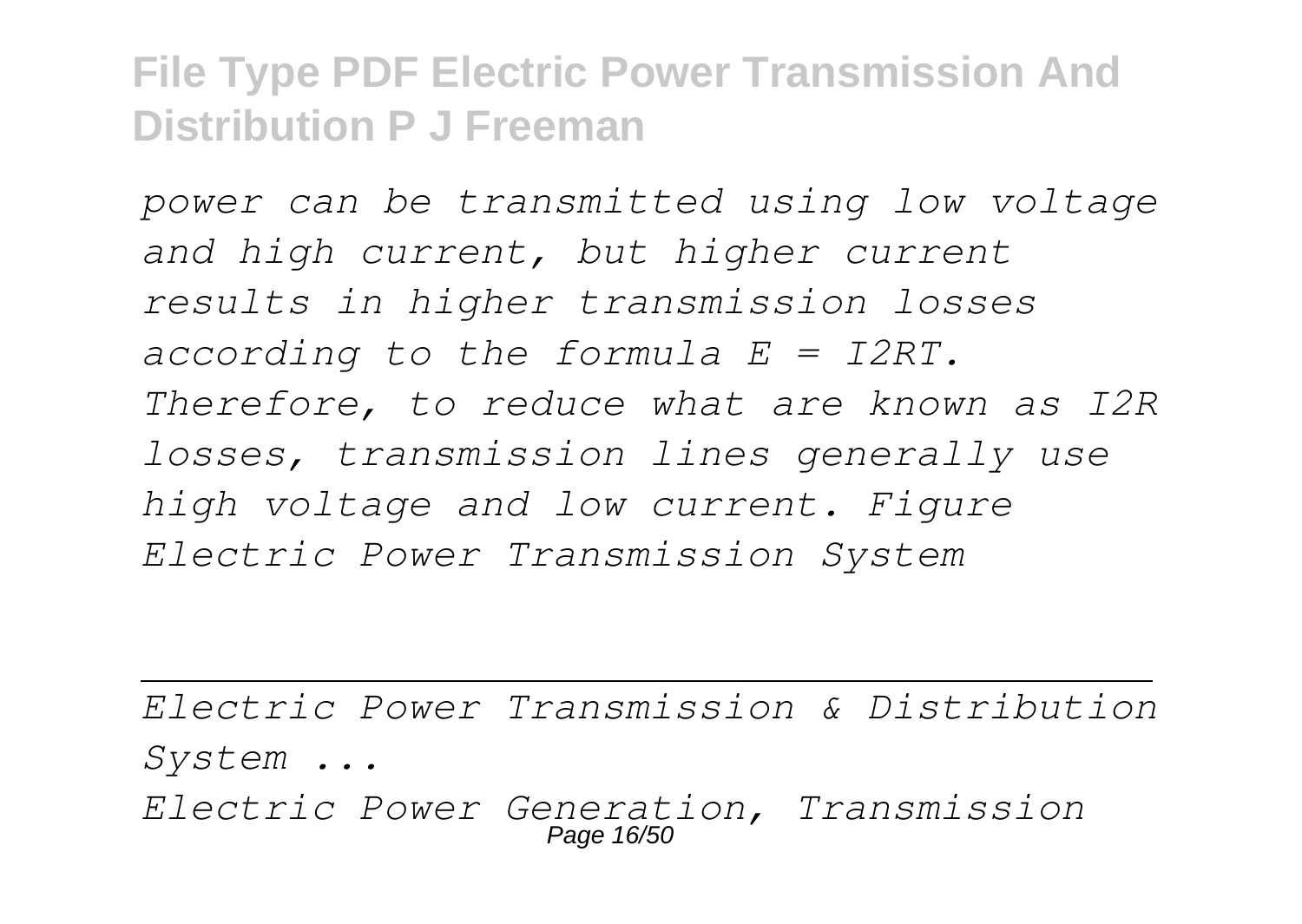*and Distribution: Electrical Protective Equipment Requirements. This fact sheet discusses electrical protective equipment requirements for work covered by OSHA's revised Electric Power Generation, Transmission and . Distribution standards. Where these requirements apply, employers must provide*

*Electric Power Generation, Transmission and Distribution ... Transmission Line- Normally carries* Page 17/50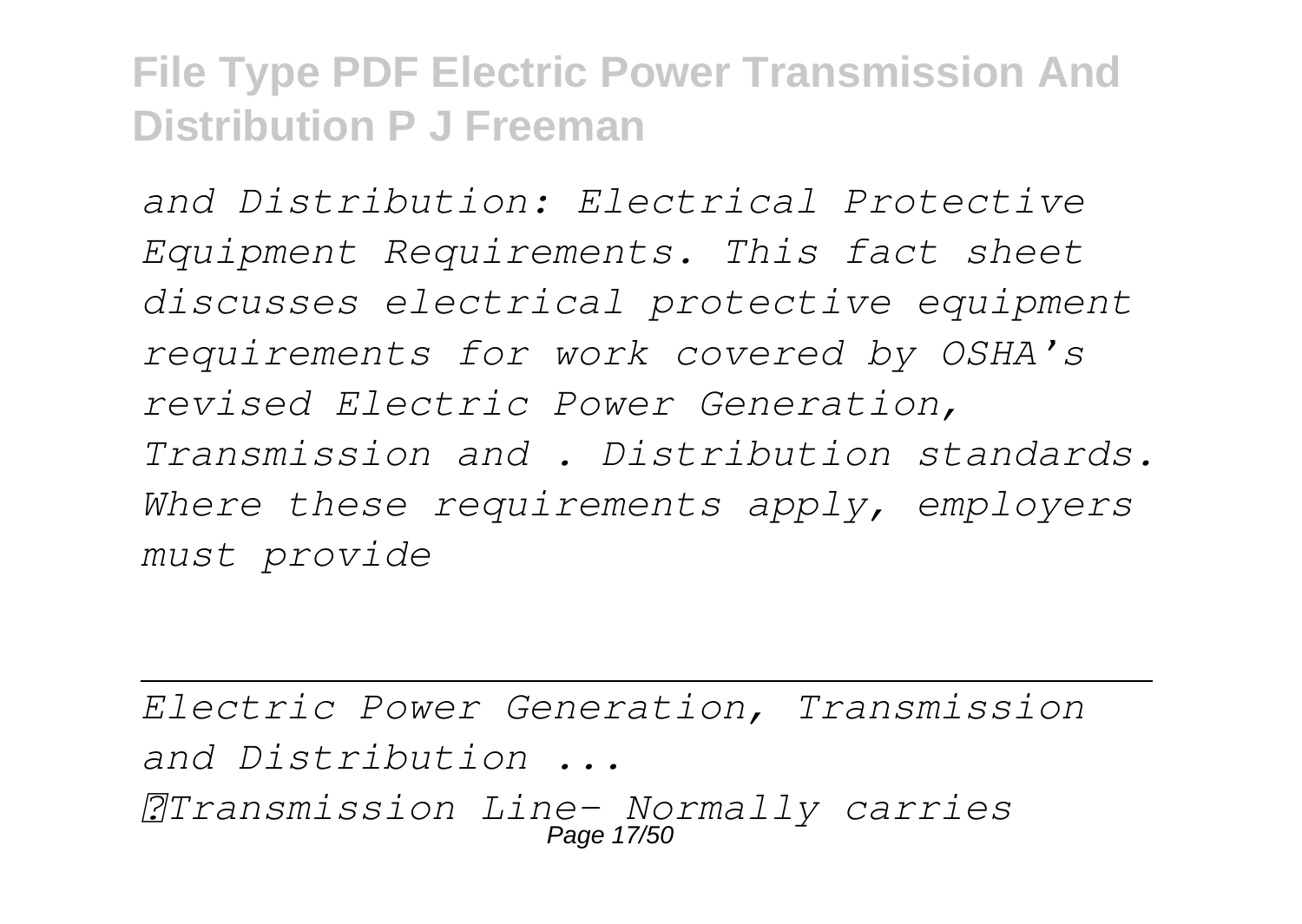*electricity at voltages of 69 kV or greater and is used to transmit electric power over relatively long distances, usually from a central generating station to main substations. Distribution Line-Normally considered to be a line that carries electricity at lower voltages of 12kV to 44kV and is used to distribute power drawn from high-voltage transmission systems to end-use customers.*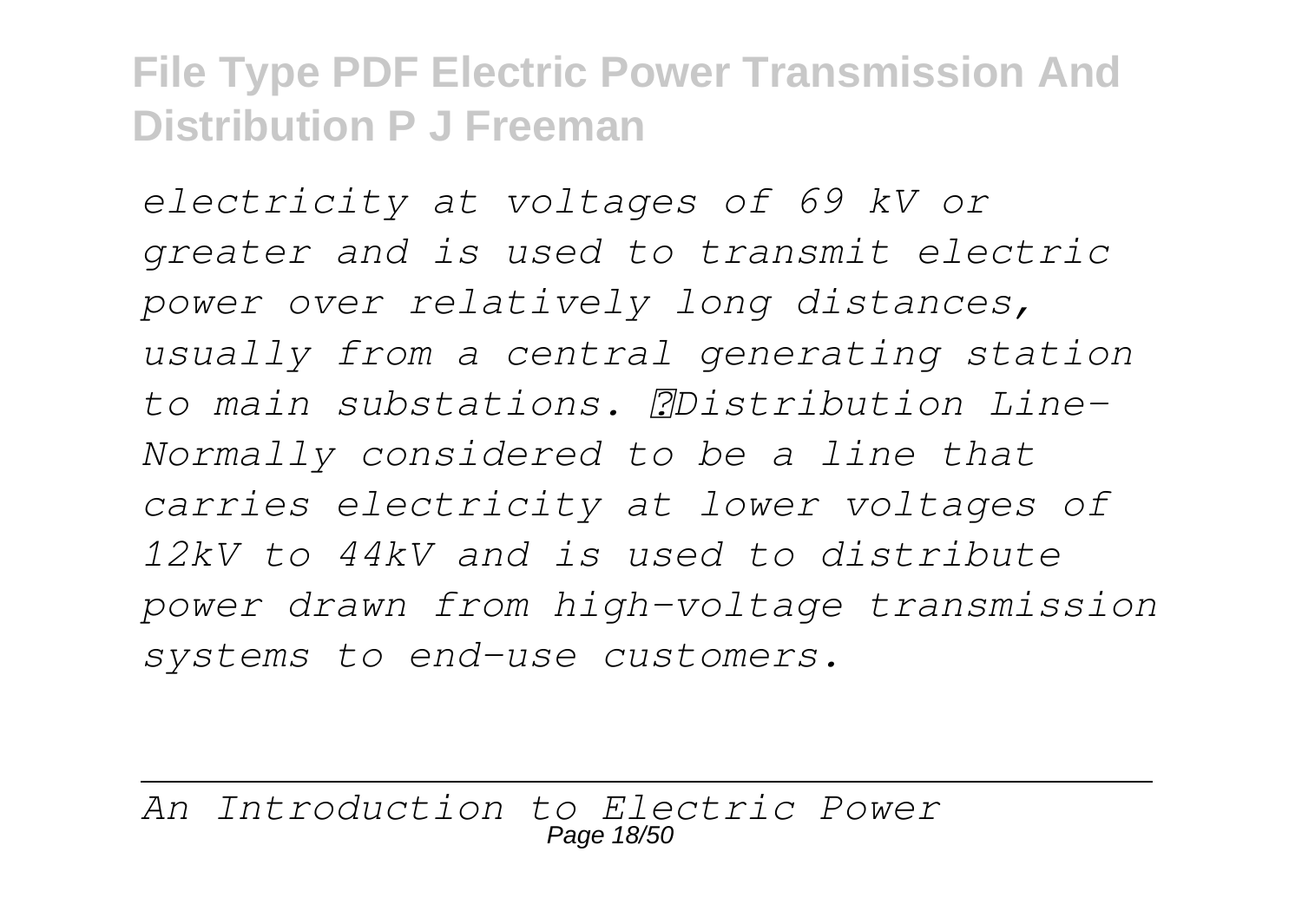*Transmission Presentation Power transmission is defined as the movement of electrical energy from a generating site like power plant. Power transmission and distribution conductors are used for all transmission and distribution purposes. They are classified into various types including AAC (All Aluminum Conductor), and ASCR (Aluminum conductor, steel reinforced).*

*Power Transmission and Distribution* Page 19/50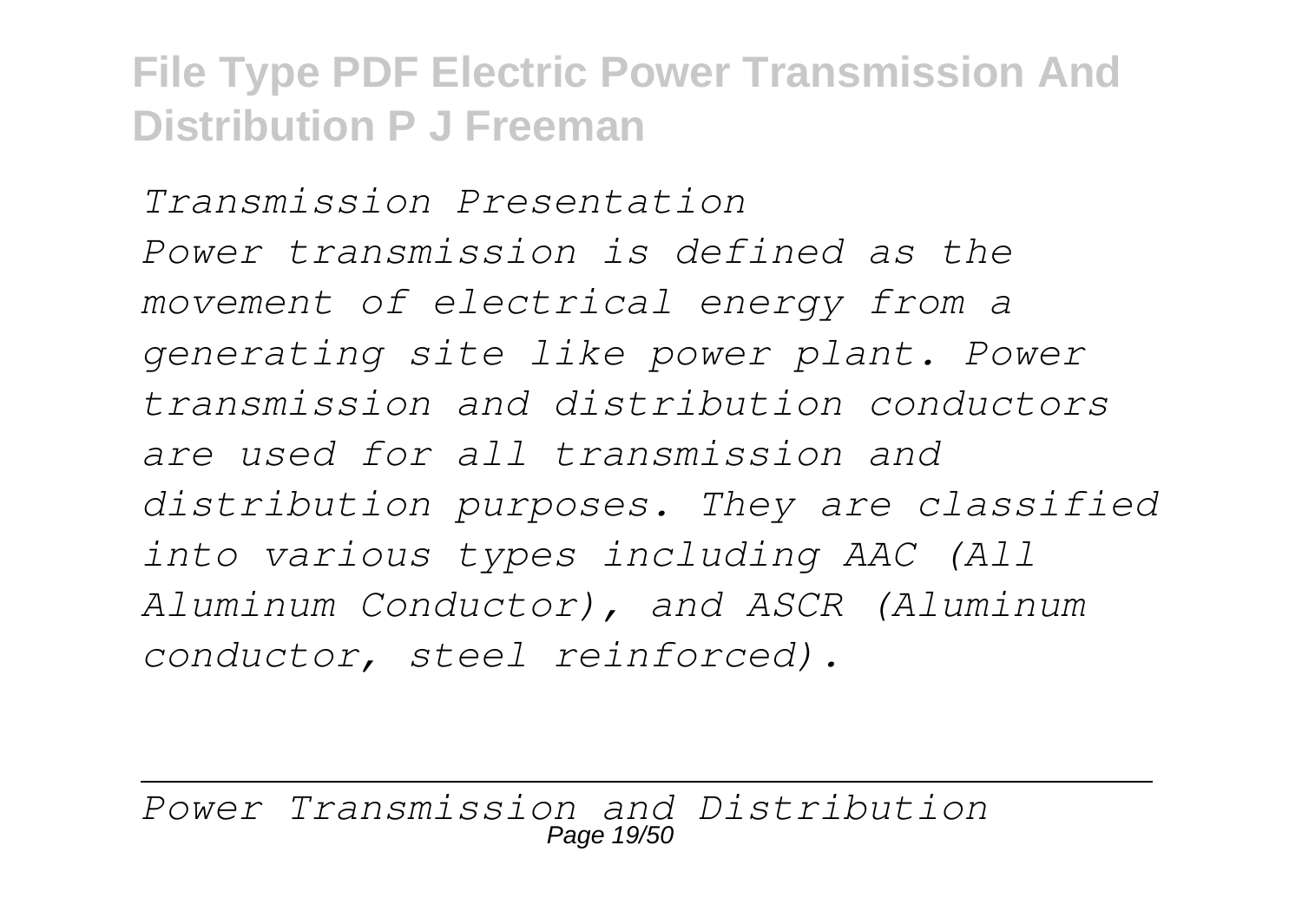*Conductors Market Size ... The process of delivering electricity Power plants generate electricity that is delivered to customers through transmission and distribution power lines. High-voltage transmission lines, such as those that hang between tall metal towers, carry electricity over long distances to meet customer needs.*

*Delivery to consumers - U.S. Energy Information ...* Page 20/50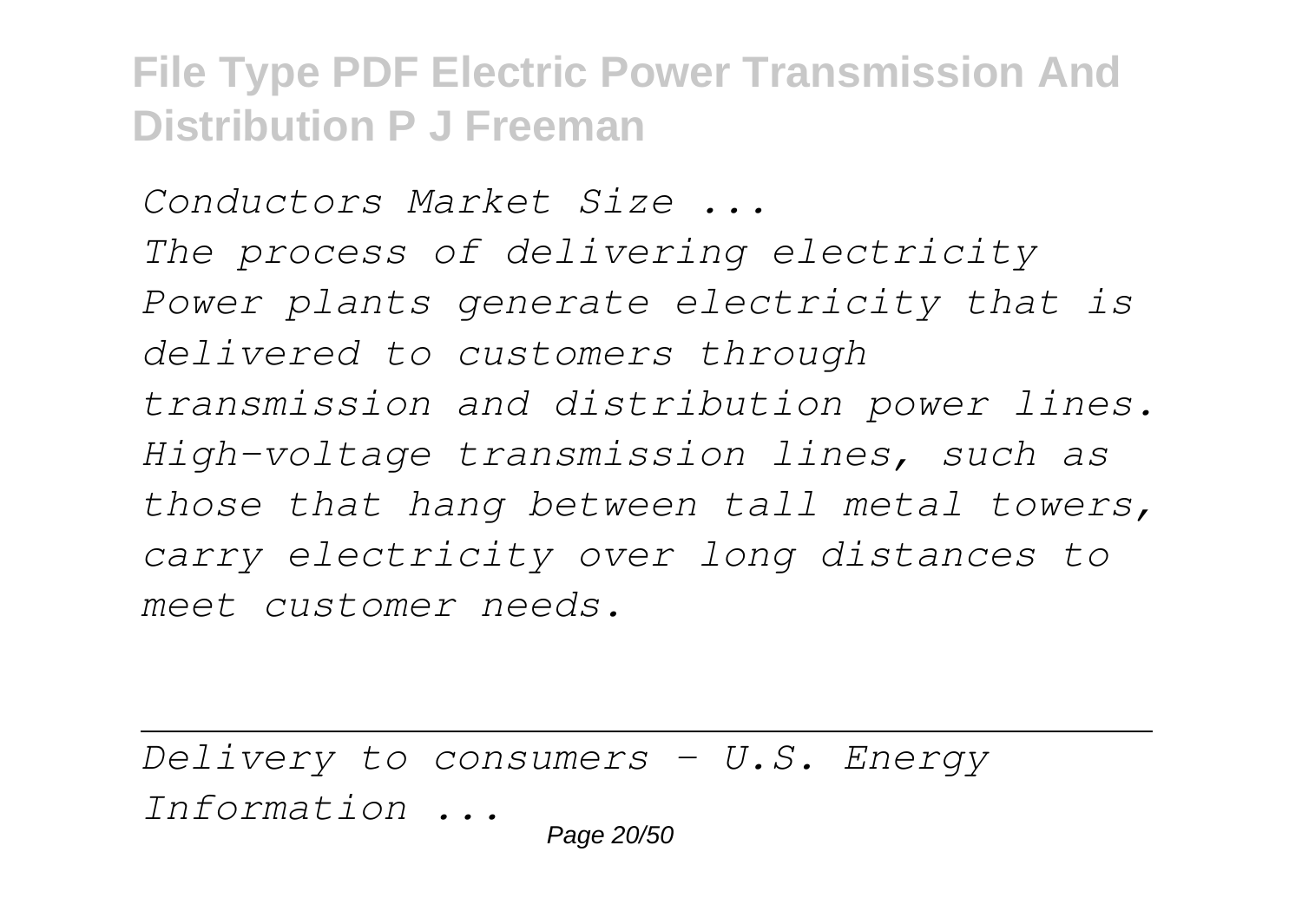*Electric Power Generation, Transmission, and Distribution; Electrical Protective Equipment: Final Rule. LOW-VOLTAGE ELECTRICAL SAFETY ORDERS, Article 1. Definitions, Section 2300 Article 3. Work Procedures, Sections 2320.2, 2320.7, and 2320.8; and New Section 2320.11 Article 4. ... IEEE Guide for Protective Grounding of Power Lines, IEEE Std ...*

*Electric Power Generation, Transmission, and Distribution ...* Page 21/50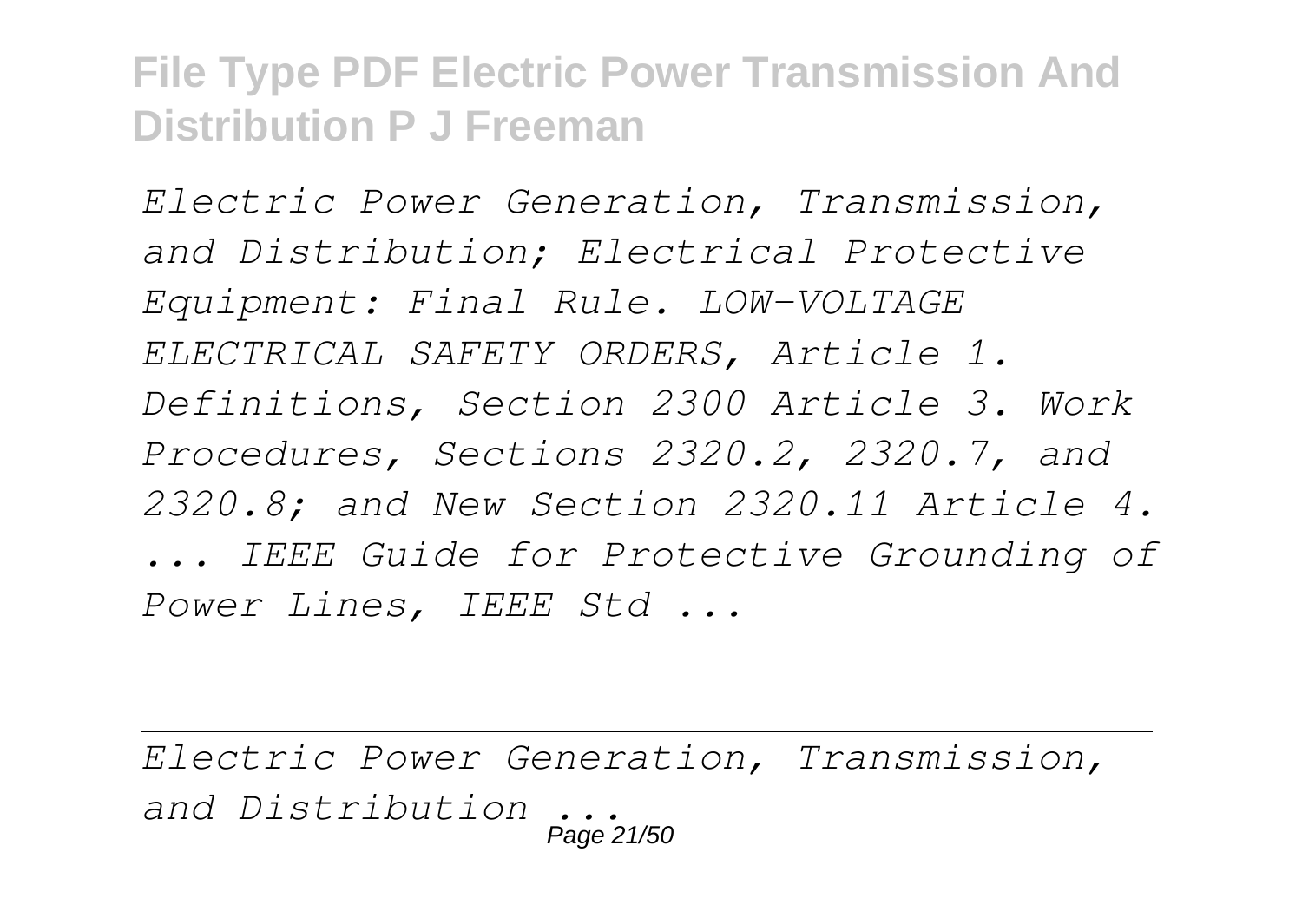*Electrical power transmission and distribution or PT&D refers to the process of carrying electricity from the generation stations and distributing it to consumers. Electrical Engineering MCQ [ hide] 1 Which one of the following is not an advantage of High voltage AC Power transmission 2 Transmission line conductors are usually made from*

*Electric Power Transmission and Distribution MCQ ...* Page 22/50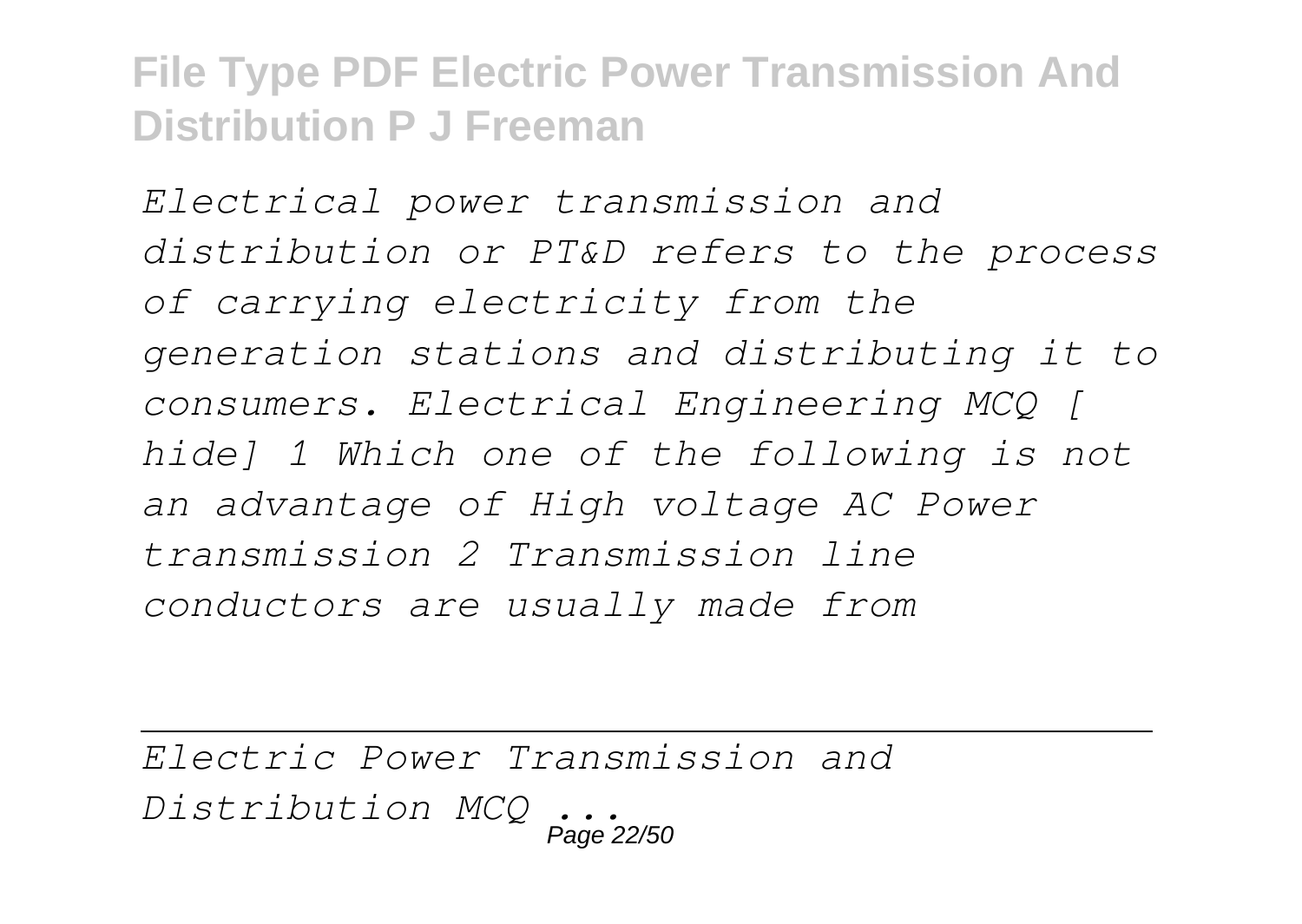*Electric Power Transmission and Distribution is meant to serve as a textbook for students of B.Tech and B.E. Electrical Engineering. This is, in fact, the first course book for the electrical engineering student in which almost all concepts of transmission and distribution are covered in a single book.*

*Electric Power Transmission and Distribution: S Rama ... Samuel Smith Transmission & Distribution* Page 23/50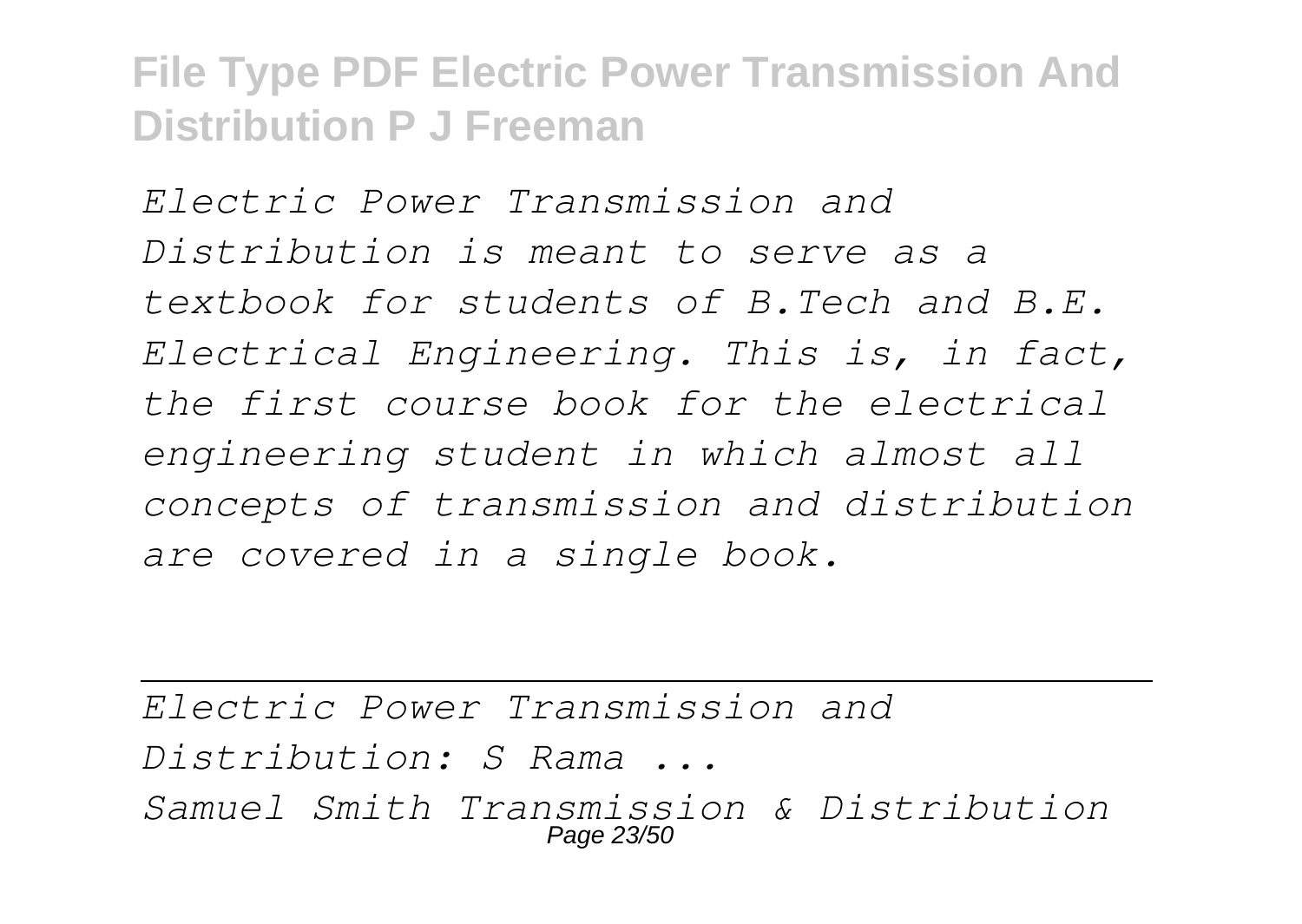*P3 At the power station, an electrical generator converts mechanical power into three AC currents. The windings are separated 120 degrees apart. The current varies at the same frequency but with the same peaks and troughs of their wave form. The generators frequency is 50hz. At the power stations transformers change the voltage before it is transmitted ...*

*transmission and distribution.docx - Samuel Smith ...* Page 24/50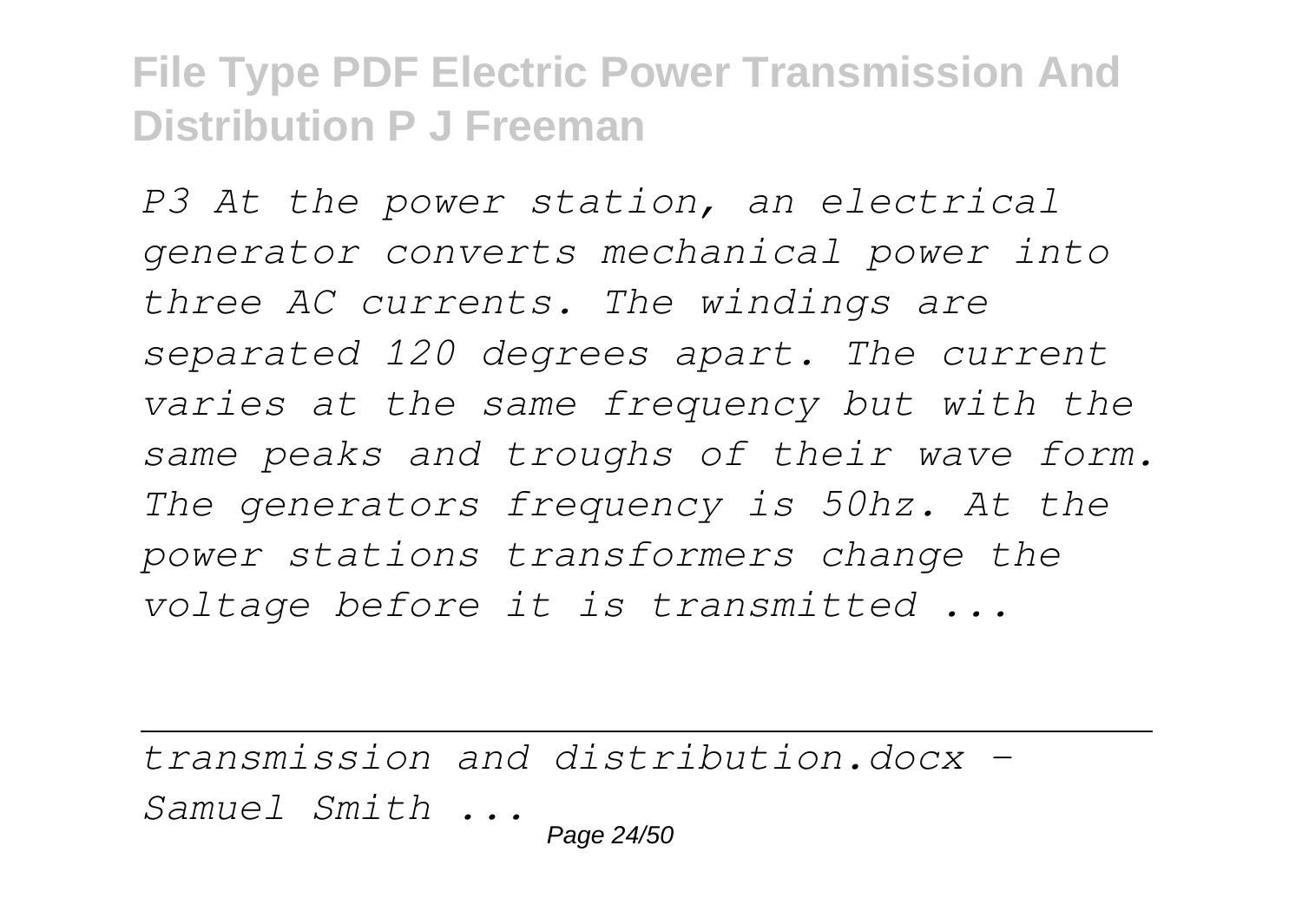*The purpose of the electric transmission system is the interconnection of the electric energy producing power plants or generating stations with the loads. A three-phase AC system is used for most transmission lines. The operating frequency is 60 Hz in the U.S. and 50 Hz in Europe, Australia, and part of Asia.*

*Power Generation Transmission and Use* Page 25/50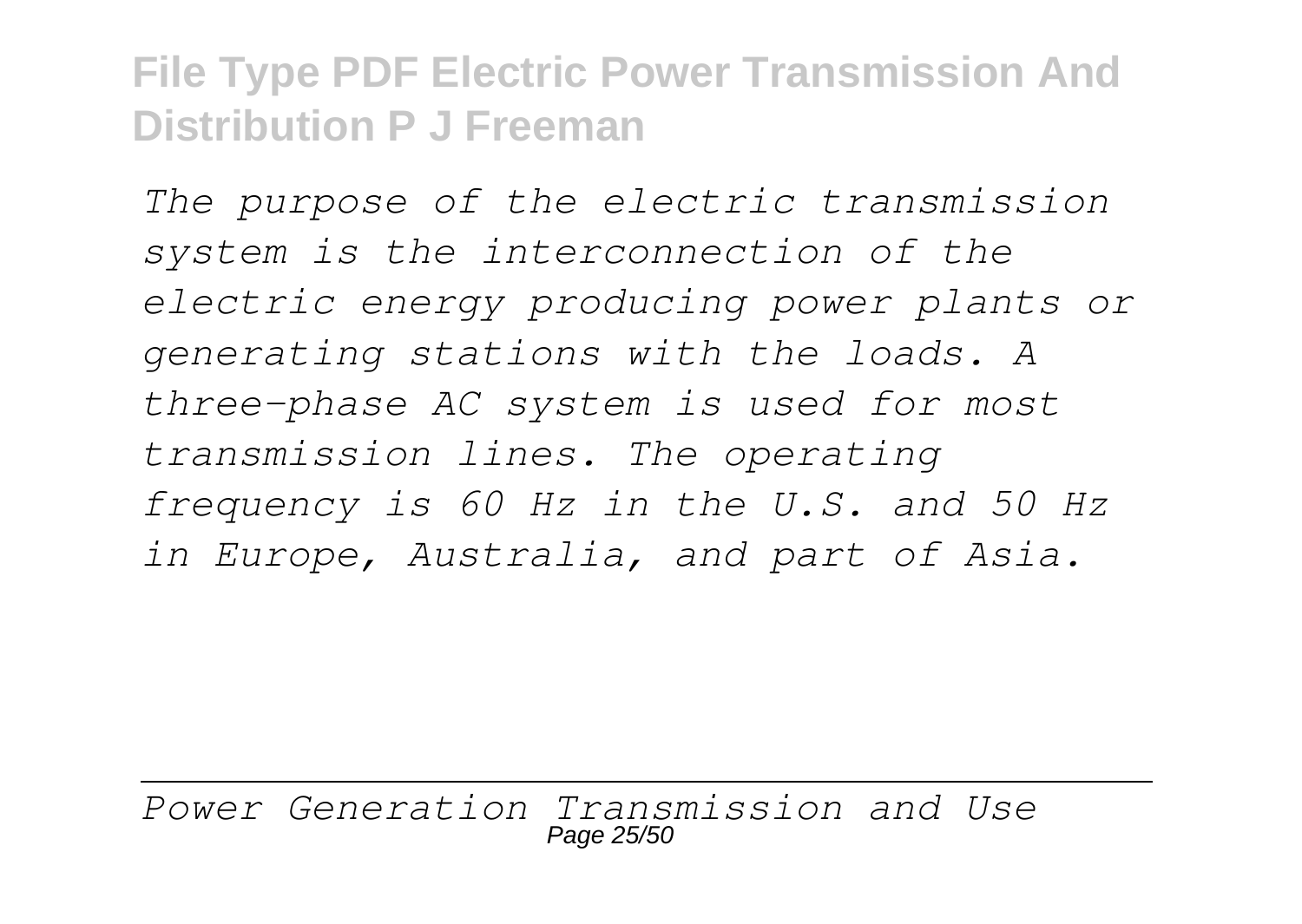*Electrical Power Transmission and Distribution System in Hindi - Books for reference - Electrical Engineering Electrical Grid 101 : All you need to know ! (With Quiz) Electrical power transmission and distribution system in gujarati language. Electric Power Transmission and Distribution System Power Transmission \u0026 Distribution Transmission and distribution of Electrical Power| EE | SSC JE Pre 2019 |*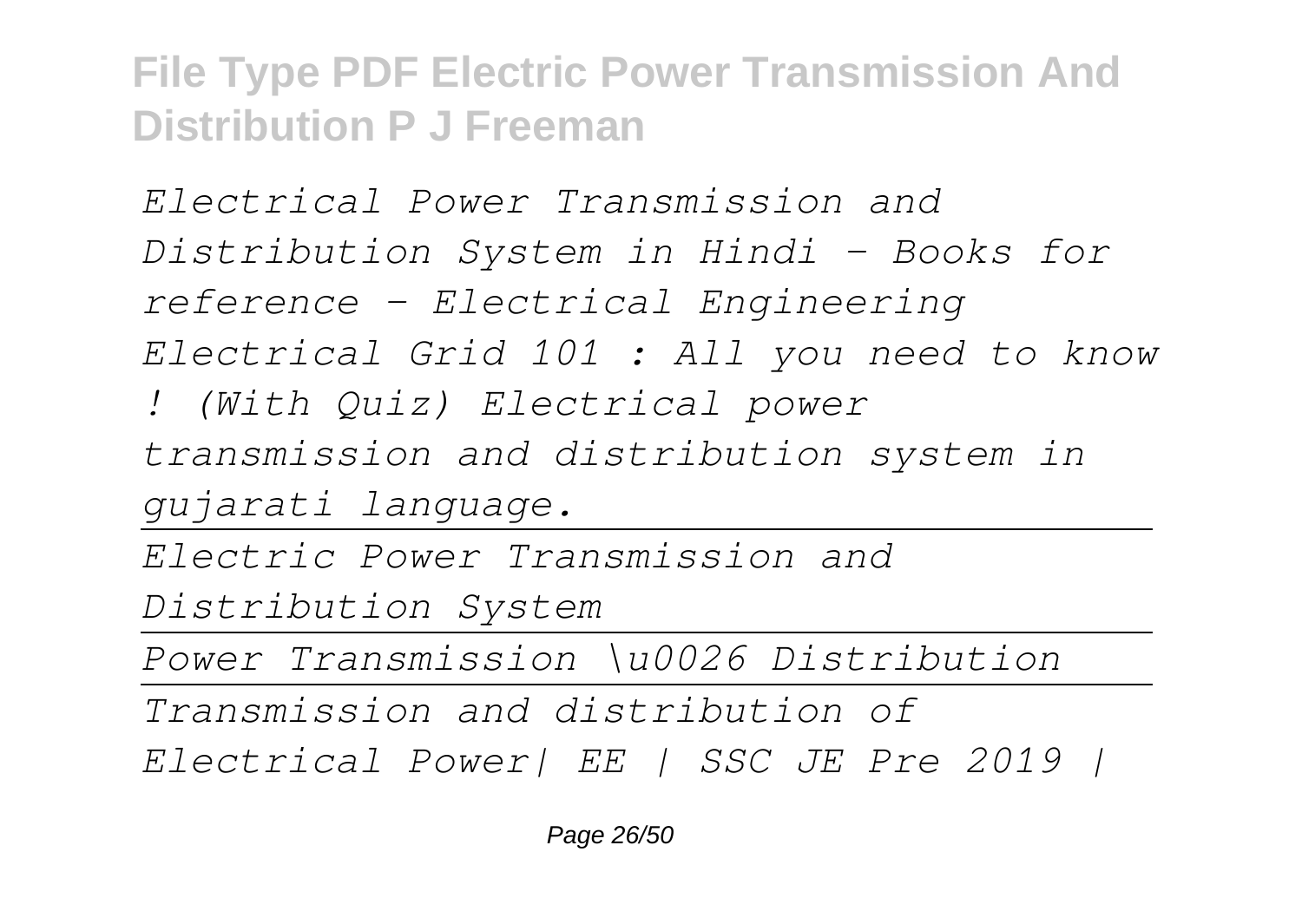*SSC JE Revision | Lect-1Transmission \u0026 Distribution Of Electrical Power 4th Sem Diploma syllabus Overview | IB Tech Classes How it works - Generation, Transmission \u0026 Distribution Transmission and Distribution of Electrical Power-1। 6th Semester। Electrical Technology Transmission and Distribution 1 | MCQ How Does Electricity Reach Our Homes? | Animated Fun Facts of Science for Kids | Electricity How to identify the KV of transmission line What are VOLTs, OHMs \u0026 AMPs? Three-Phase* Page 27/50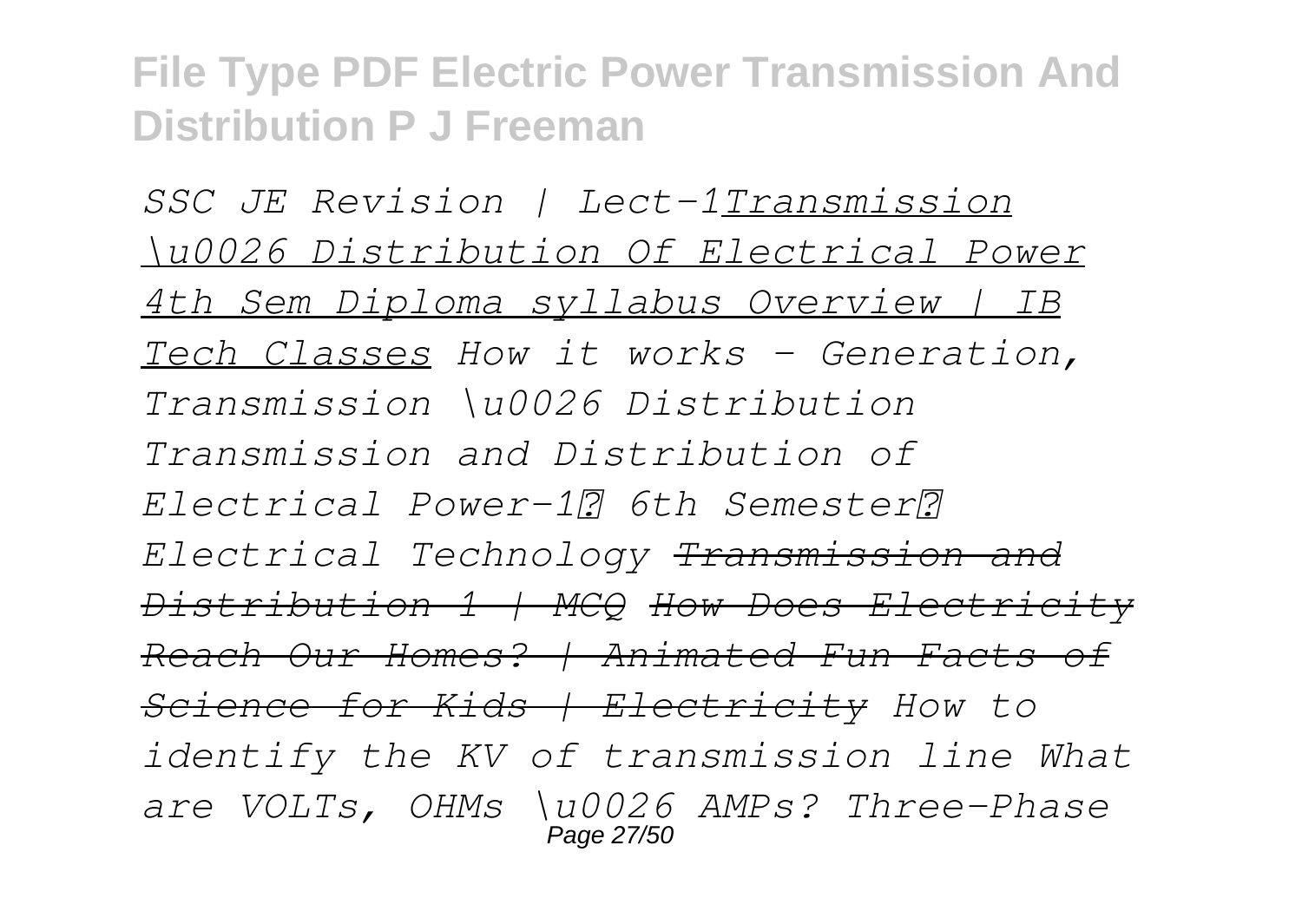*Power Explained Transformers - Electric Power transmission How can we change Circuit Breaker of portable AC Generatorhow can change C.B at portable Generator Anatomy of a Distribution System The Journey of Electrical Energy The Electric Grid Connects Us AllHow Do Substations Work? Electric Power Transmission \u0026 Distribution Engineering Training Electrical Power Transmission and Distribution Interview Objective question*

*and answer-|| Lecture 01 || Transmission* Page 28/50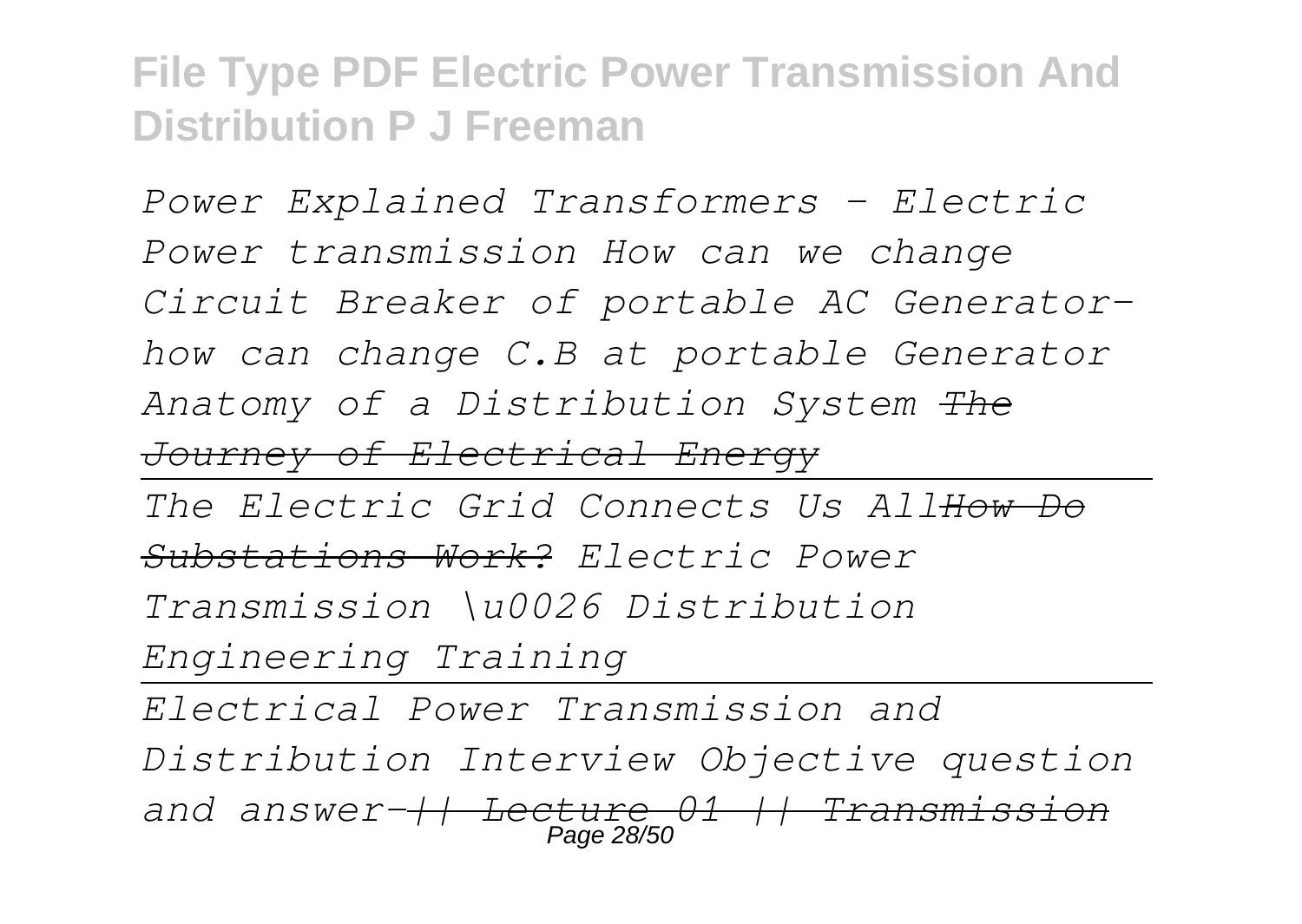*\u0026 Distribution of Electric Power || Power System || 4th Semester ||*

*Super 50 MCQs on Generation Transmission and Distribution | RRB JE CBT 2 | With हिंदी ExplanationHow to download Electric power generation transmission and distribution book PDF file free Power Transmission and Distribution part1 Generation to Distribution; Power Generation How do Electric Transmission Lines Work?*

*Electric Power Transmission And Distribution* Page 29/50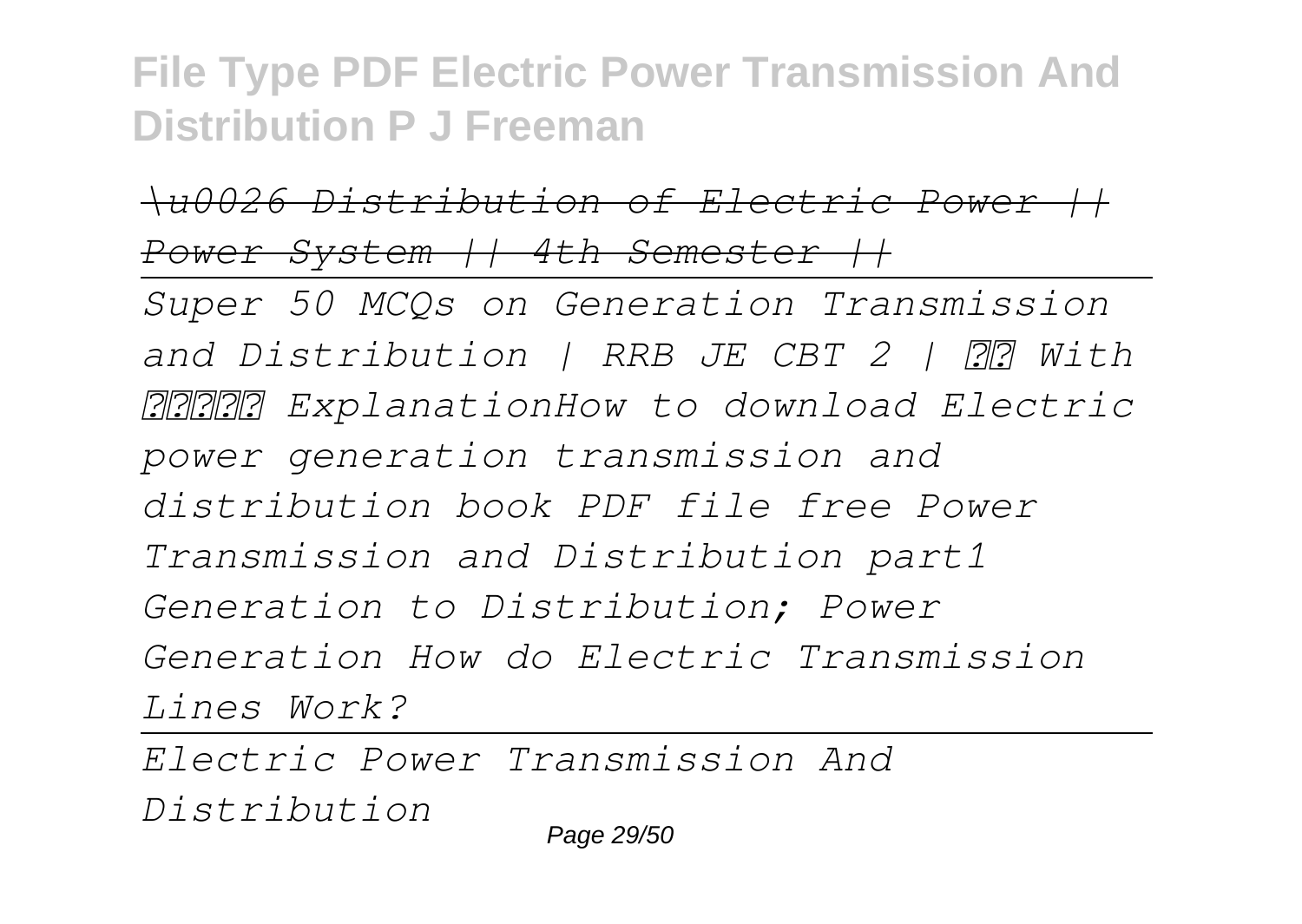*Electric power distribution is the final stage in the delivery of electric power; it carries electricity from the transmission system to individual consumers. Distribution substations connect to the transmission system and lower the transmission voltage to medium voltage ranging between 2 kV and 35 kV with the use of transformers. Primary distribution lines carry this medium voltage power to distribution transformers located near the customer's premises. Distribution transformers again lower the* Page 30/50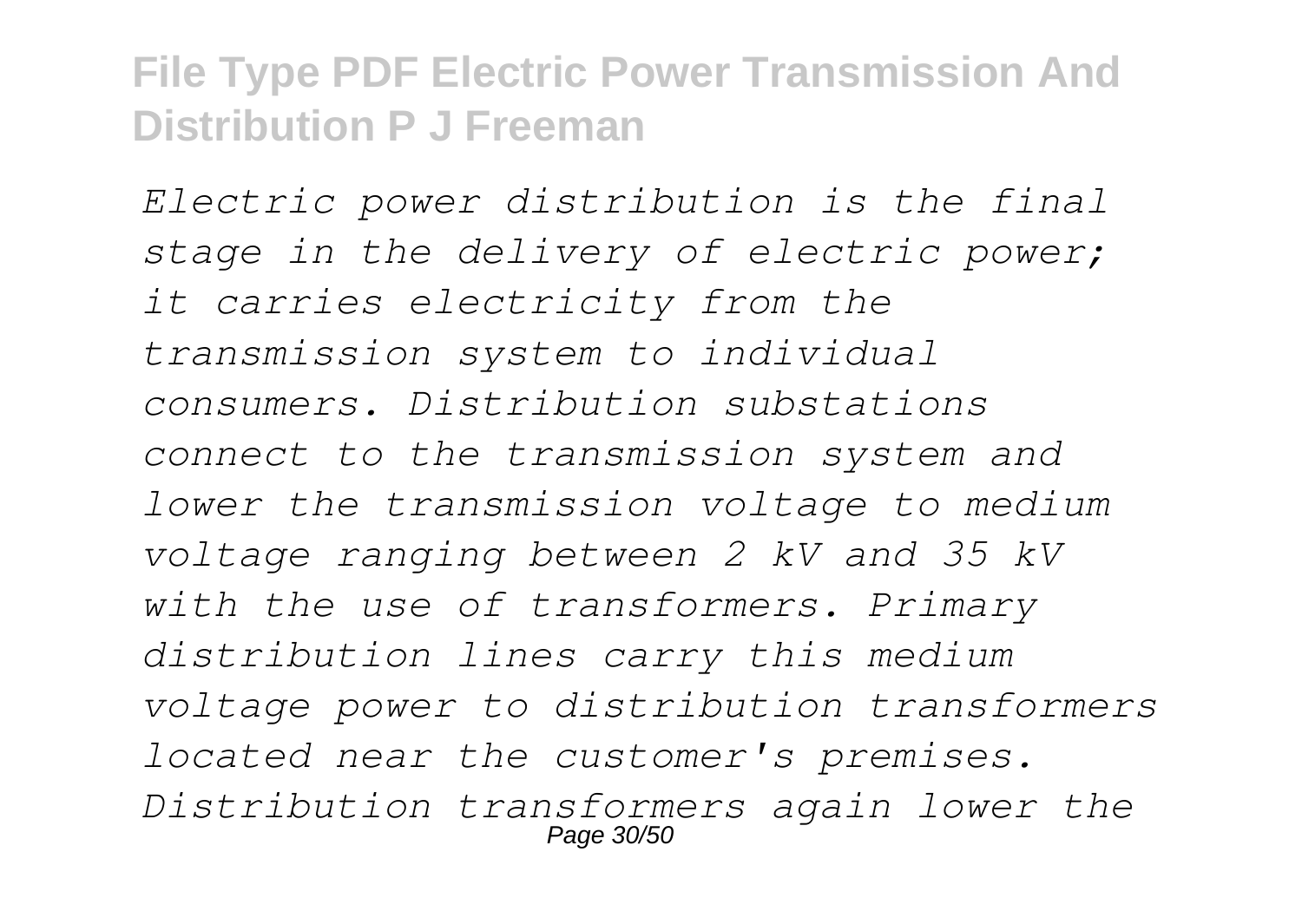*Electric power distribution - Wikipedia For other uses, see Electric transmission (disambiguation). Electric power transmission is the bulk movement of electrical energy from a generating site, such as a power plant, to an electrical substation. The interconnected lines which facilitate this movement are known as a transmission network. This is distinct from the local wiring between high-voltage substations and customers, which is* Page 31/50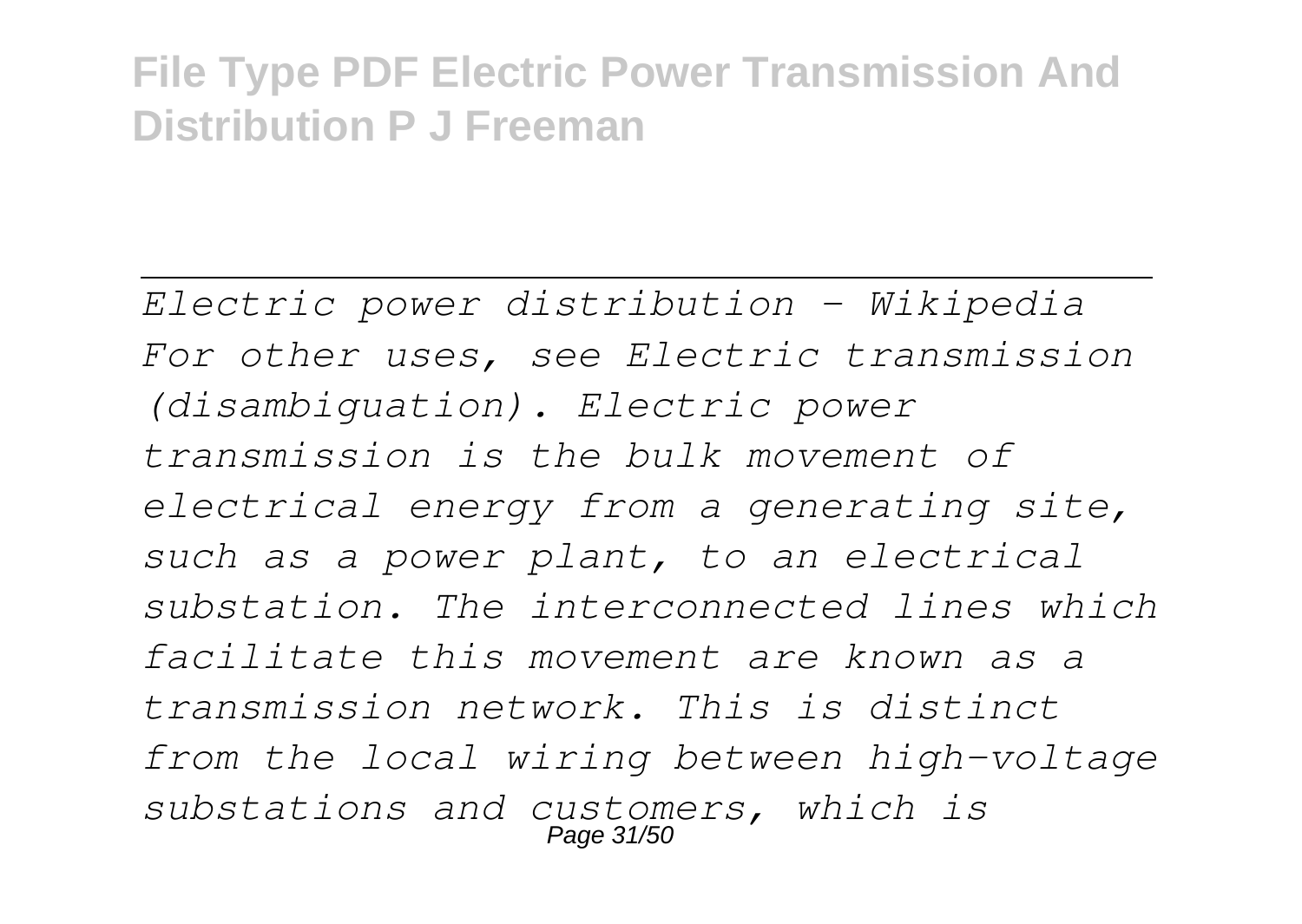*typically referred to as electric power distribution.*

*Electric power transmission - Wikipedia Enforcement of the Electric Power Generation, Transmission, and Distribution Standard. CPL 02-01-038 [CPL 2-1.38], (June 18, 2003). Assists compliance personnel in performing inspections at electric power generation, transmission, and distribution lines and equipment. Additional Letters of Interpretation* Page 32/50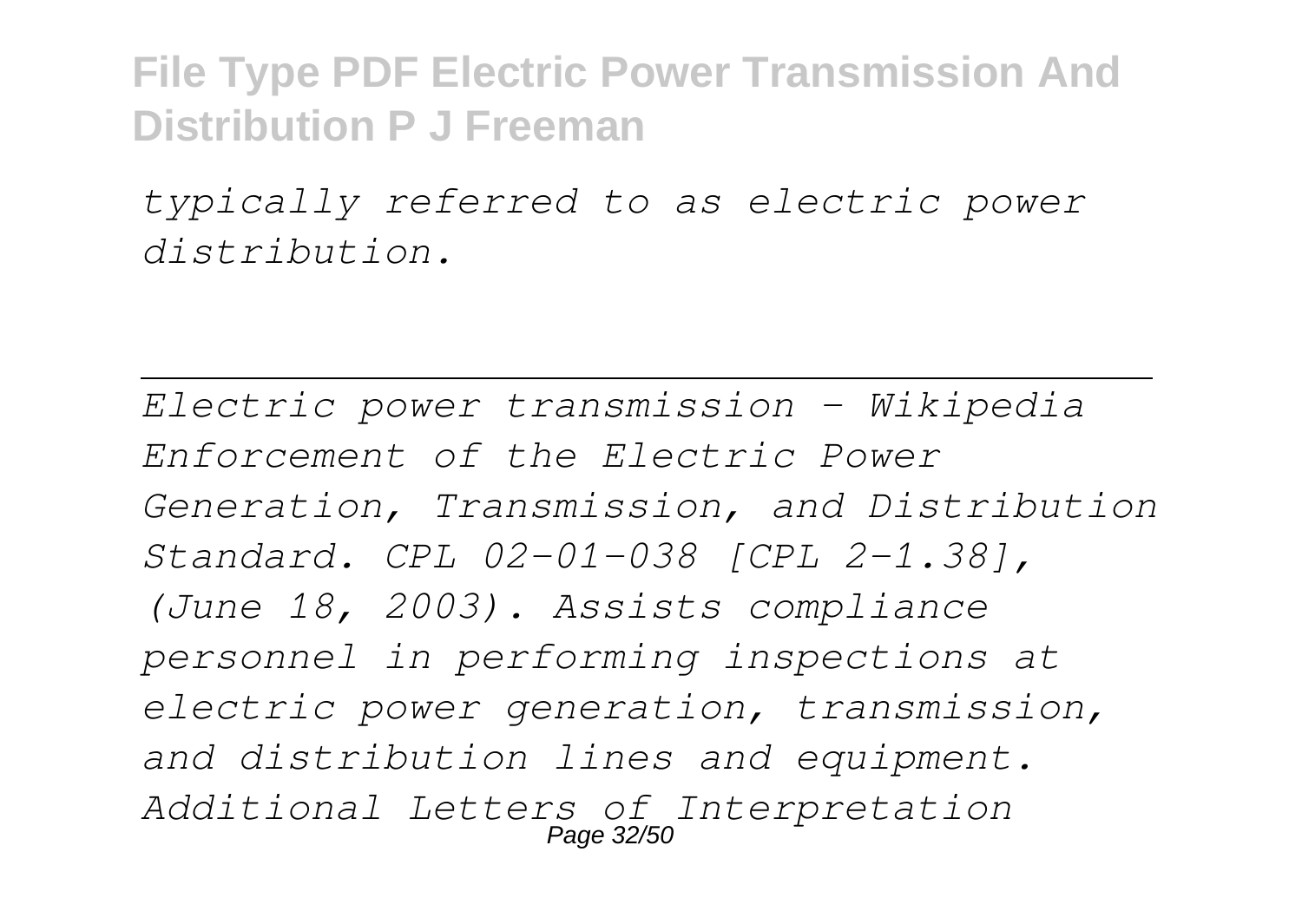*Electric Power Generation, Transmission, and Distribution ...*

*The Electric Power Transmission & Distribution (T&D) Infrastructure Market report is a collection of pragmatic information, quantitative and qualitative estimation by industry experts. The report also provides the qualitative results of diverse market factors on its geographies and segments. The report provides an insight into the market dynamics and* Page 33/50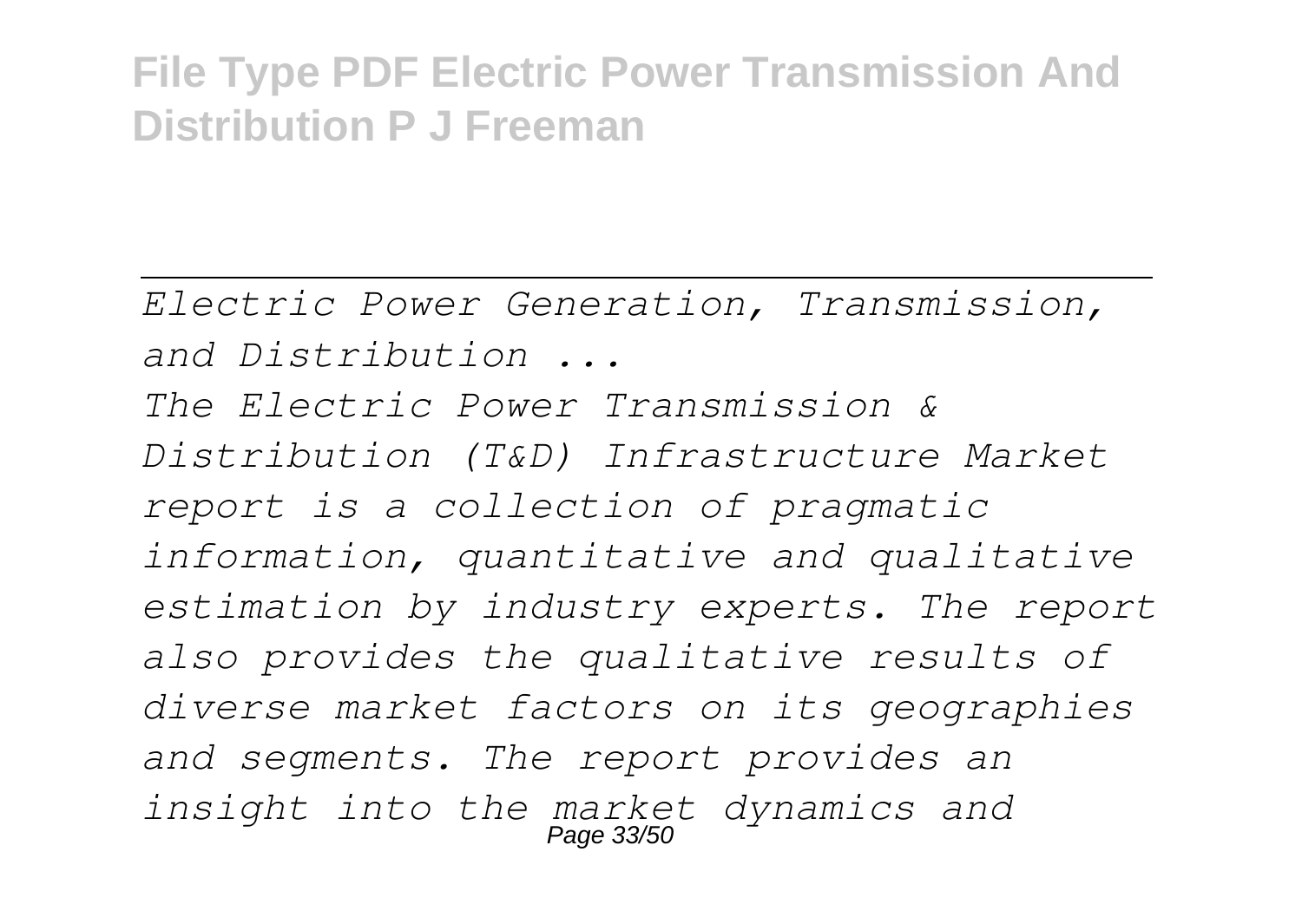*various trends and opportunities associated ...*

*Electric Power Transmission and Distribution (T&D ... Power Generation, Transmission And Distribution. The most important activity performed by the power sectors are Power generation, transmission and distribution. Electricity is generated at different power stations then it is transmitted through various channels like power* Page 34/50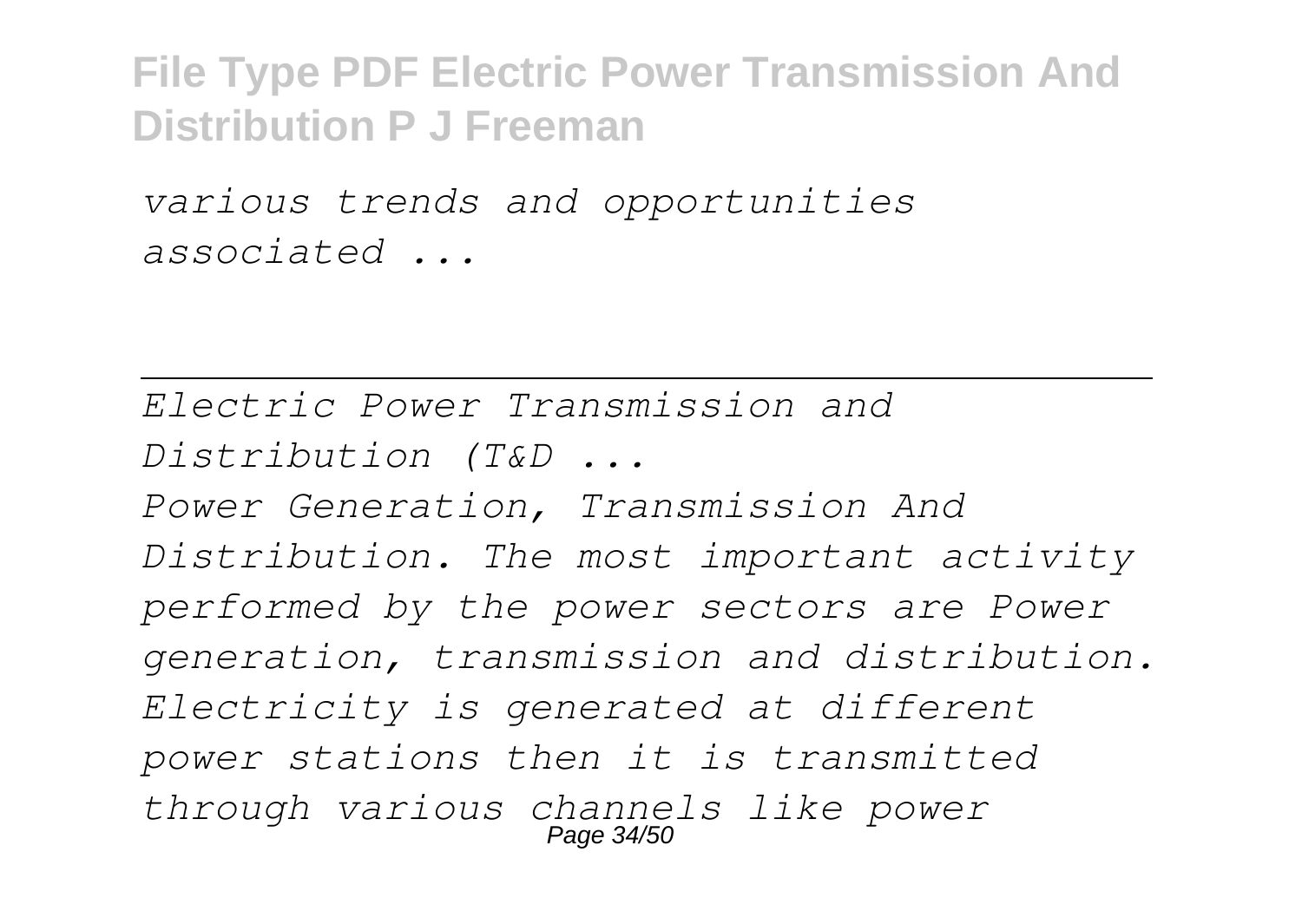*transformers, transmission lines and transmission substations to the distribution substations, finally distribution substations distribute the electrical energy to residential and commercial consumers.*

*Power Generation, Transmission And Distribution ...*

*use of electric power. To facilitate the electric power has to be generated and transmitted to the consumers via a* Page 35/5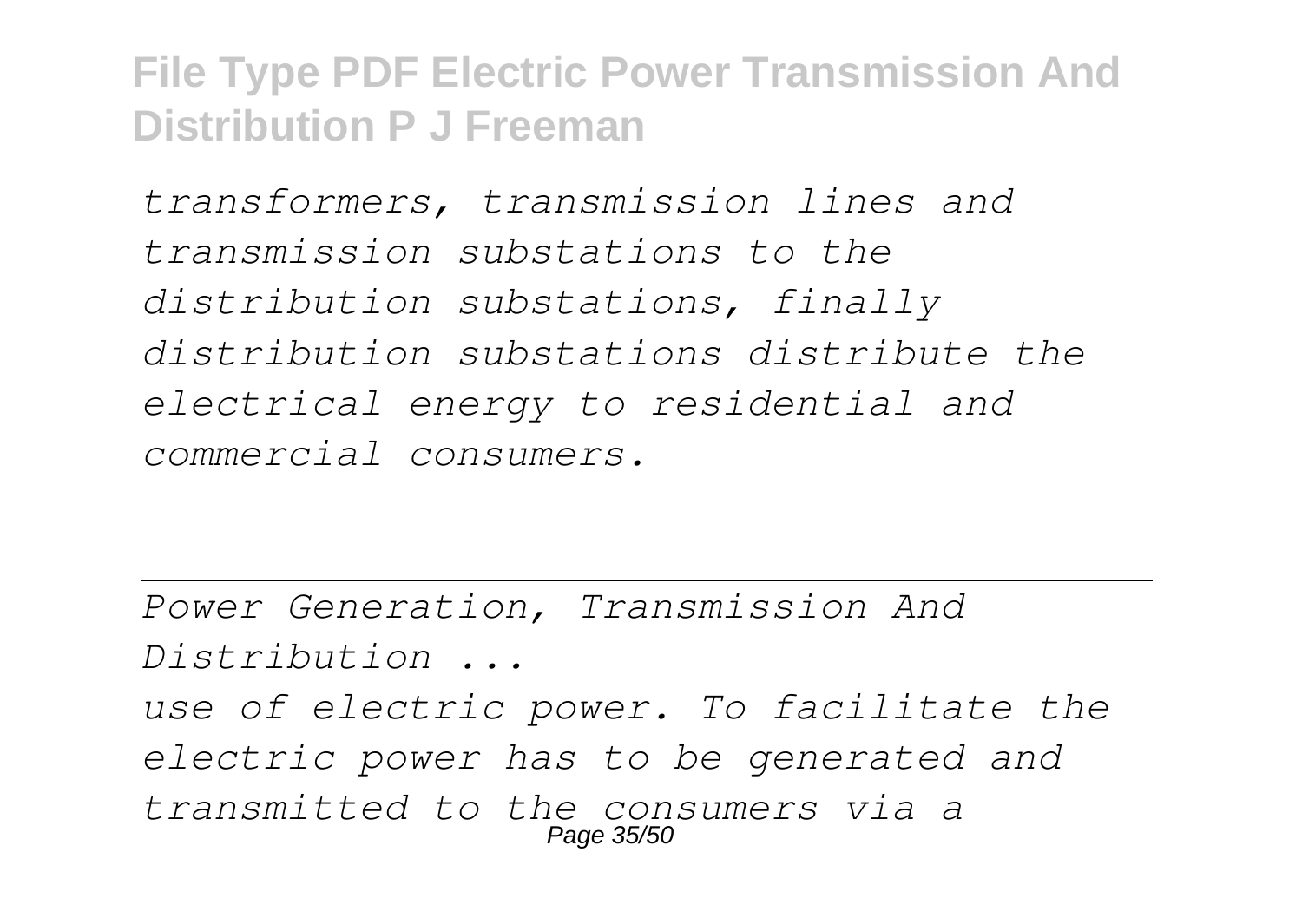*transmission and distribution network. In 1882 the first electric power station Pearl street Electric station in New York city went into operation. The original electrical distribution system developed by Thomas Edison was an*

*ELECTRICAL POWER TRANSMISSION AND DISTRIBUTION Electric Power Transmission and Distribution Reports. 19-46 Control-Hardware-in-the-Loop Study of Islanding:* Page 36/50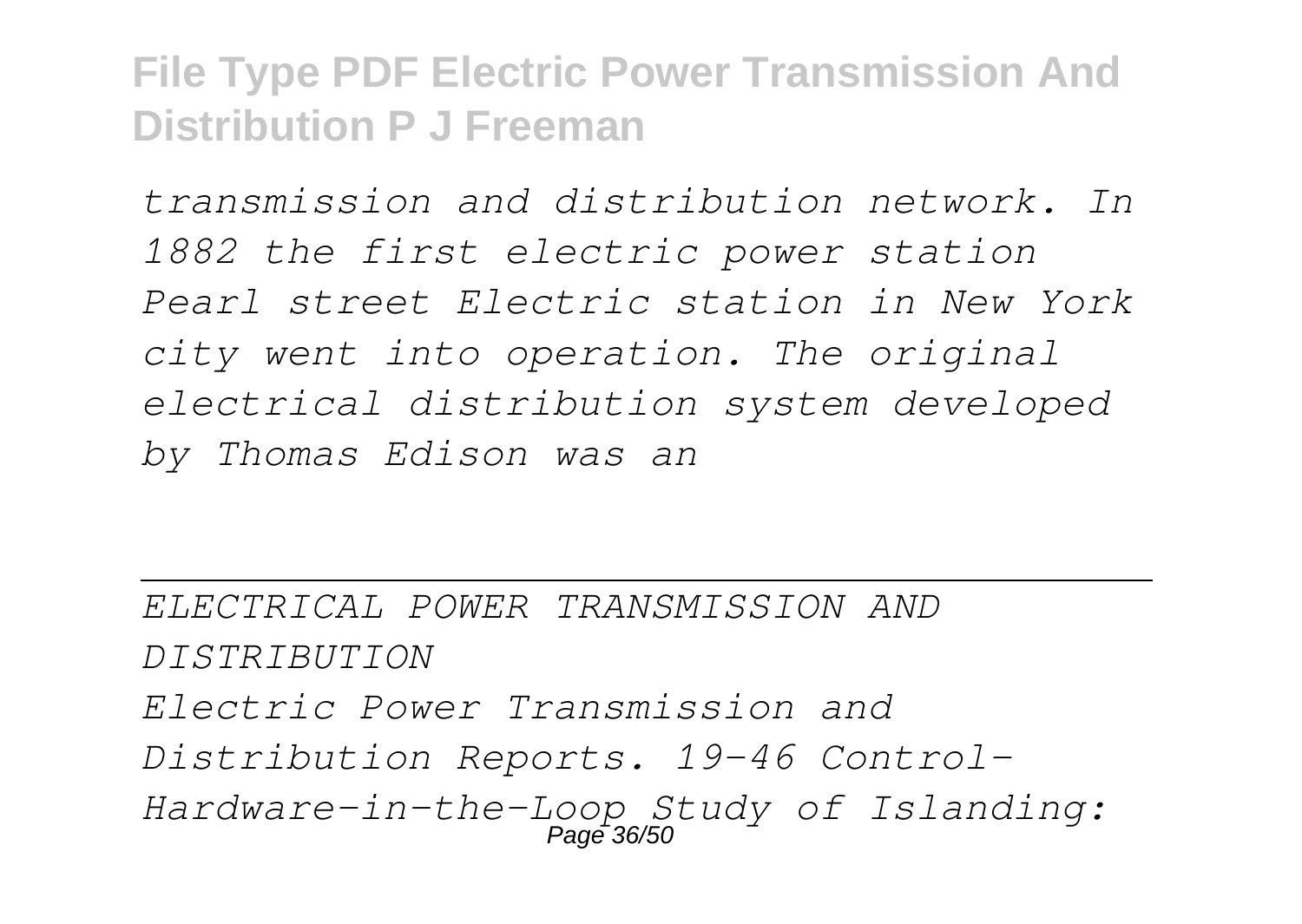*3VO and 3IO Events [PDF]; 19-45 Mitigation Methods to Increase Feeder Hosting Capacity [PDF] 18-37 Fundamental Research Challenges for Distribution State Estimation to Enable High-Performing Grids [PDF]; 18-32 Estimating the Regional Economic Resiliency Benefits of Community Microgrids ...*

*Electric Power Transmission and Distribution Reports - R&D ... The Electric Power Transmission and* Page 37/50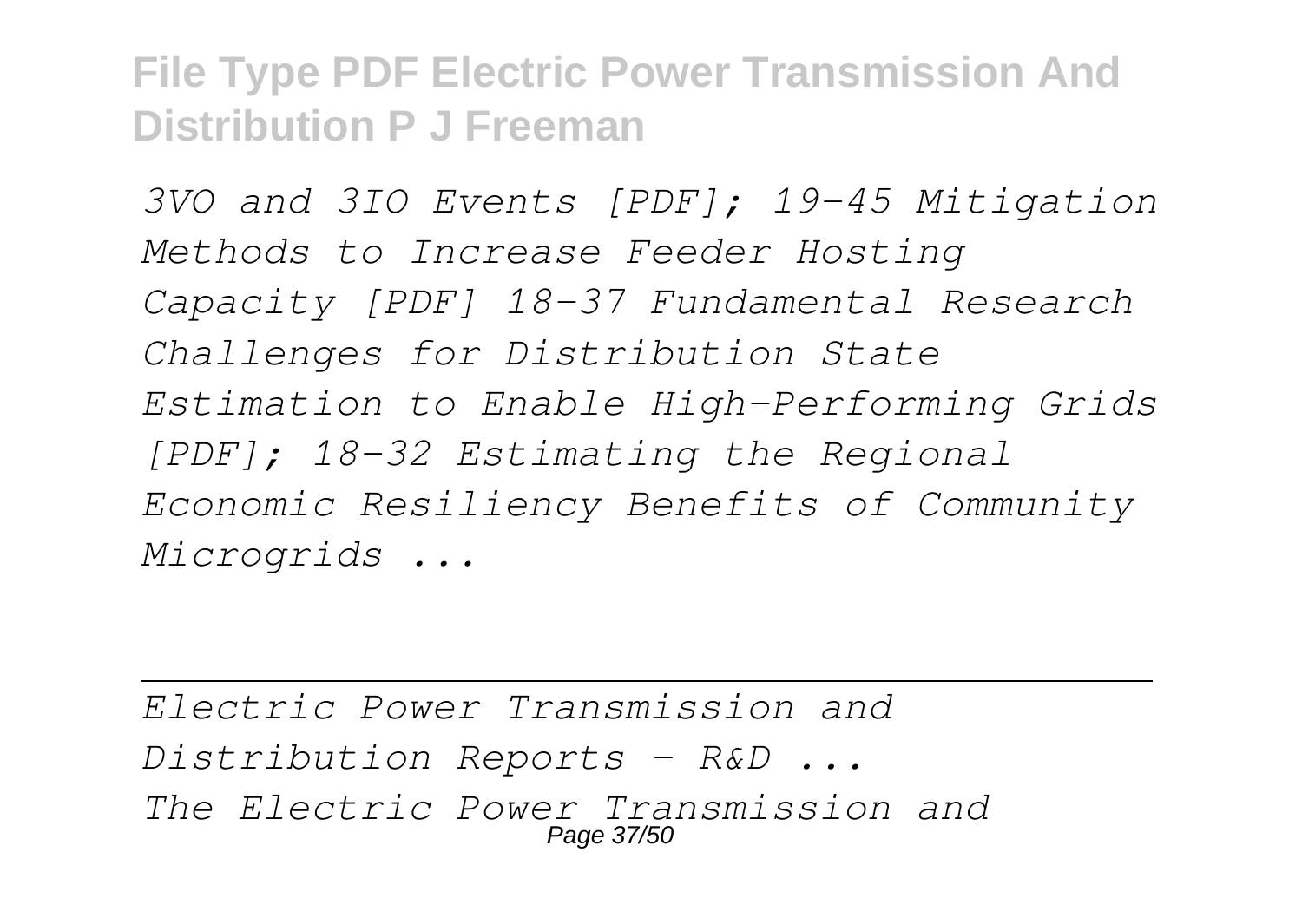*Distribution High Performing Grid Program, funded through the Clean Energy Fund and authorized by the Public Service Co ...*

*Electric Power Transmission and Distribution (EPTD) High ... 10The clause "electric power services" means the generation, transmission or distribution of electric power and all other services incidental thereto;" is substituted vide the Regulation of Generation, Transmission and Distribution* Page 38/5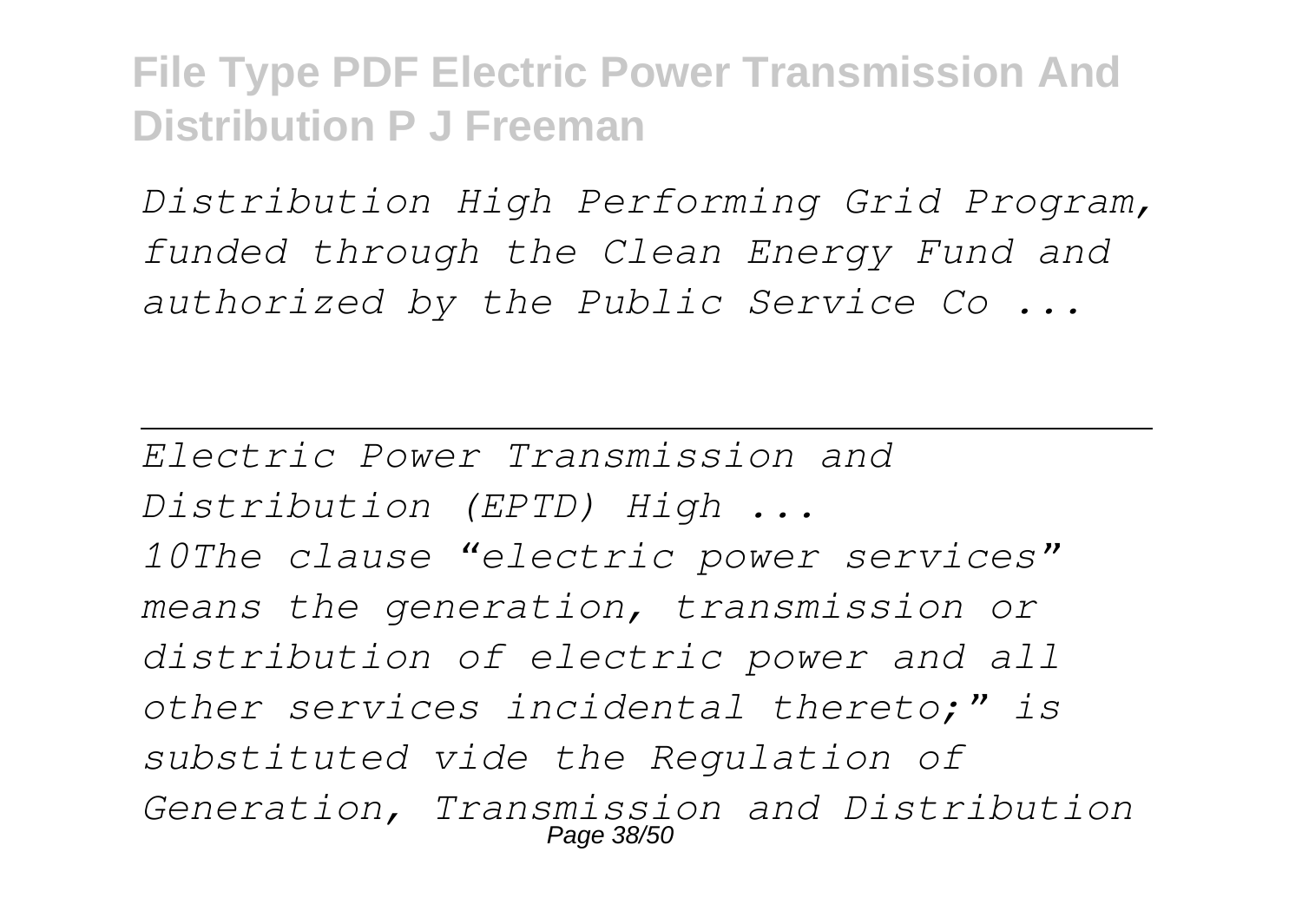*of Electric Power (Amendment) Act, 2018.*

*An Act to provide for the regulation of generation ...*

*hamari acadmi: Electric Power Generation,Transmission and Distribution This accessible text, now in its Second Edition, continues to provide a comprehensive coverage of disttribution power generation, transmission and distribution, including the operation and management of different systems in these* Page 39/50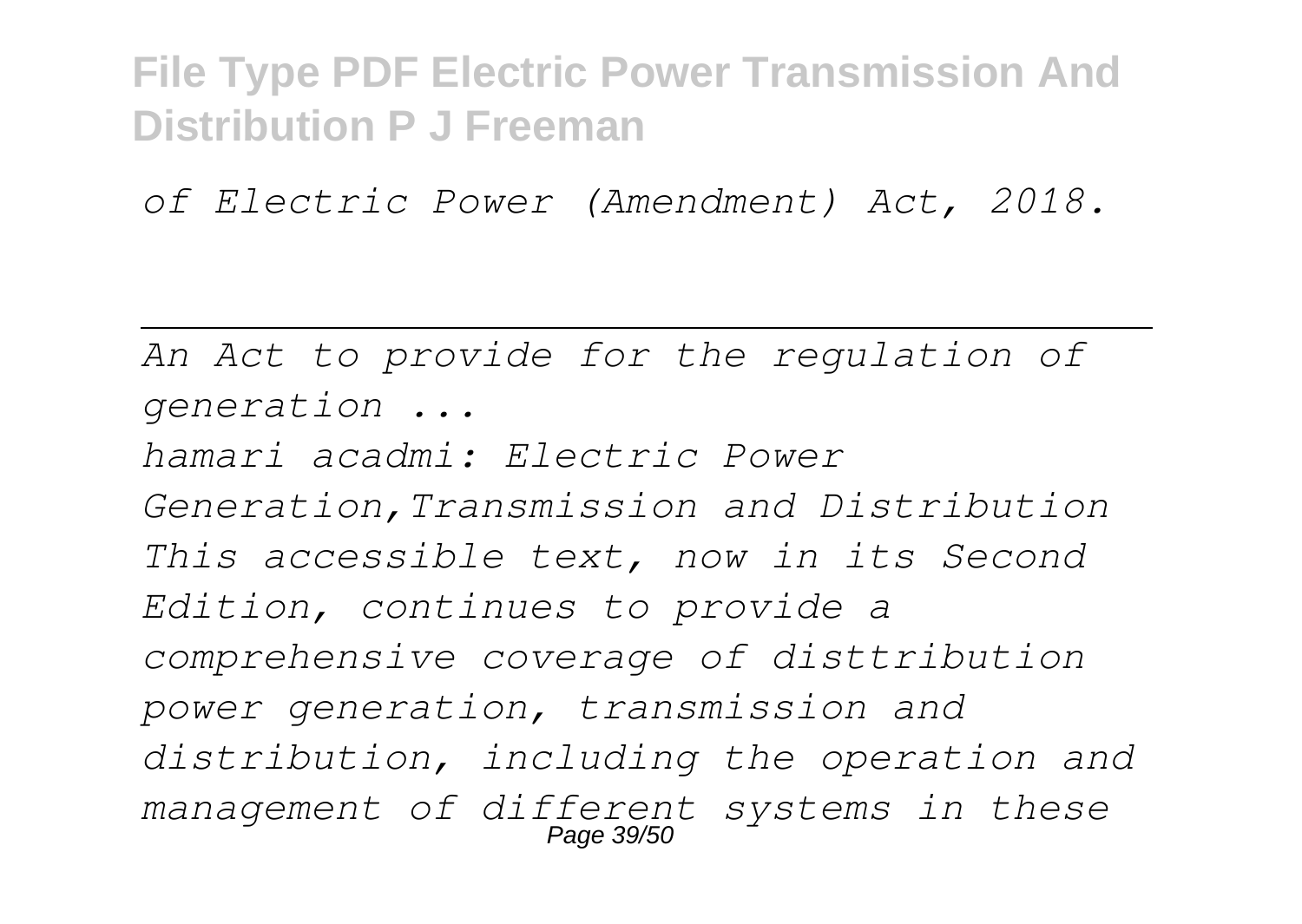*areas.*

*ELECTRICAL POWER GENERATION TRANSMISSION AND DISTRIBUTION ...*

*Electric Power Transmission Electrical power can be transmitted using low voltage and high current, but higher current results in higher transmission losses according to the formula E = I2RT. Therefore, to reduce what are known as I2R losses, transmission lines generally use high voltage and low current. Figure* Page 40/50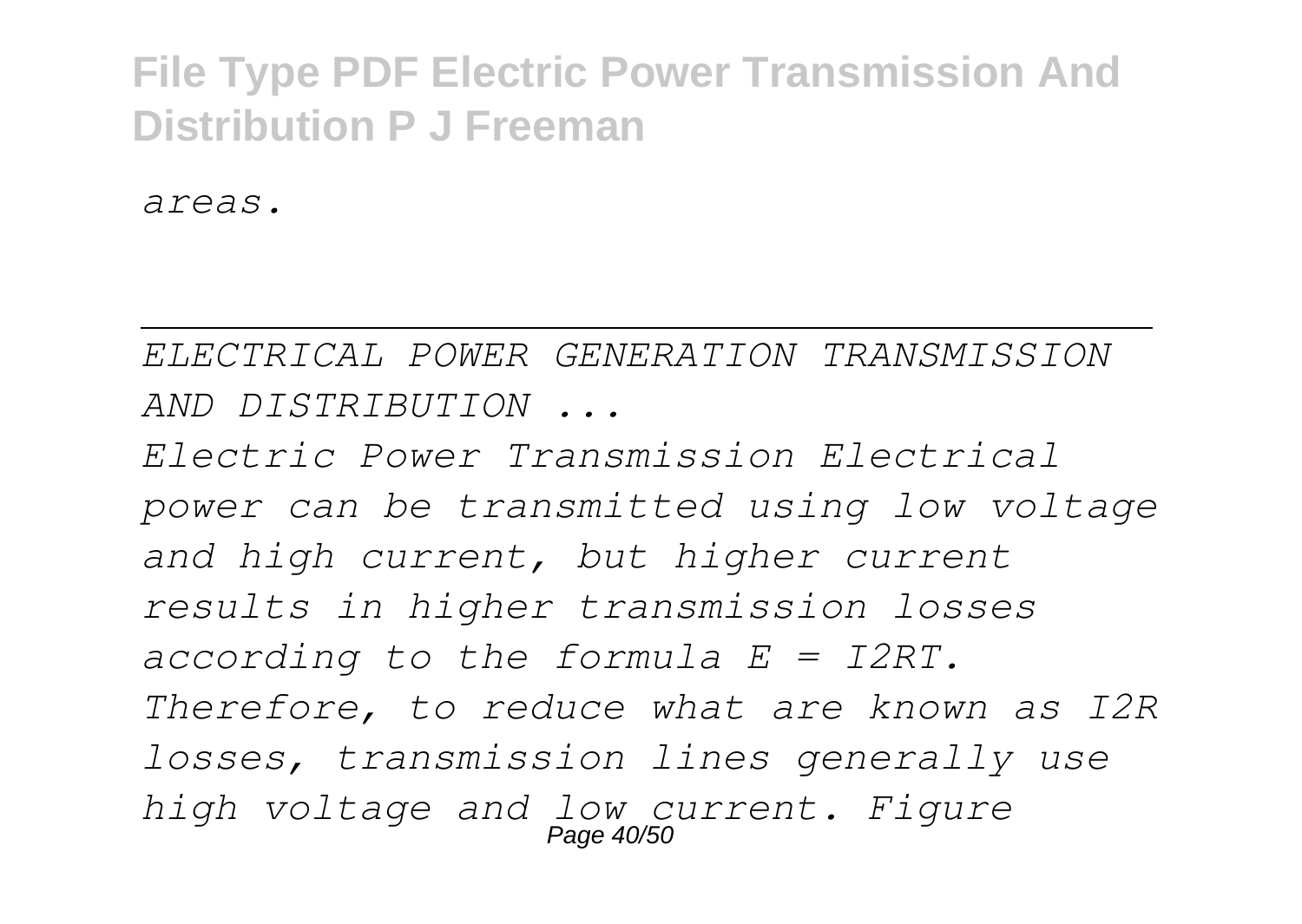*Electric Power Transmission System*

*Electric Power Transmission & Distribution System ...*

*Electric Power Generation, Transmission and Distribution: Electrical Protective Equipment Requirements. This fact sheet discusses electrical protective equipment requirements for work covered by OSHA's revised Electric Power Generation, Transmission and . Distribution standards. Where these requirements apply, employers* Page 41/50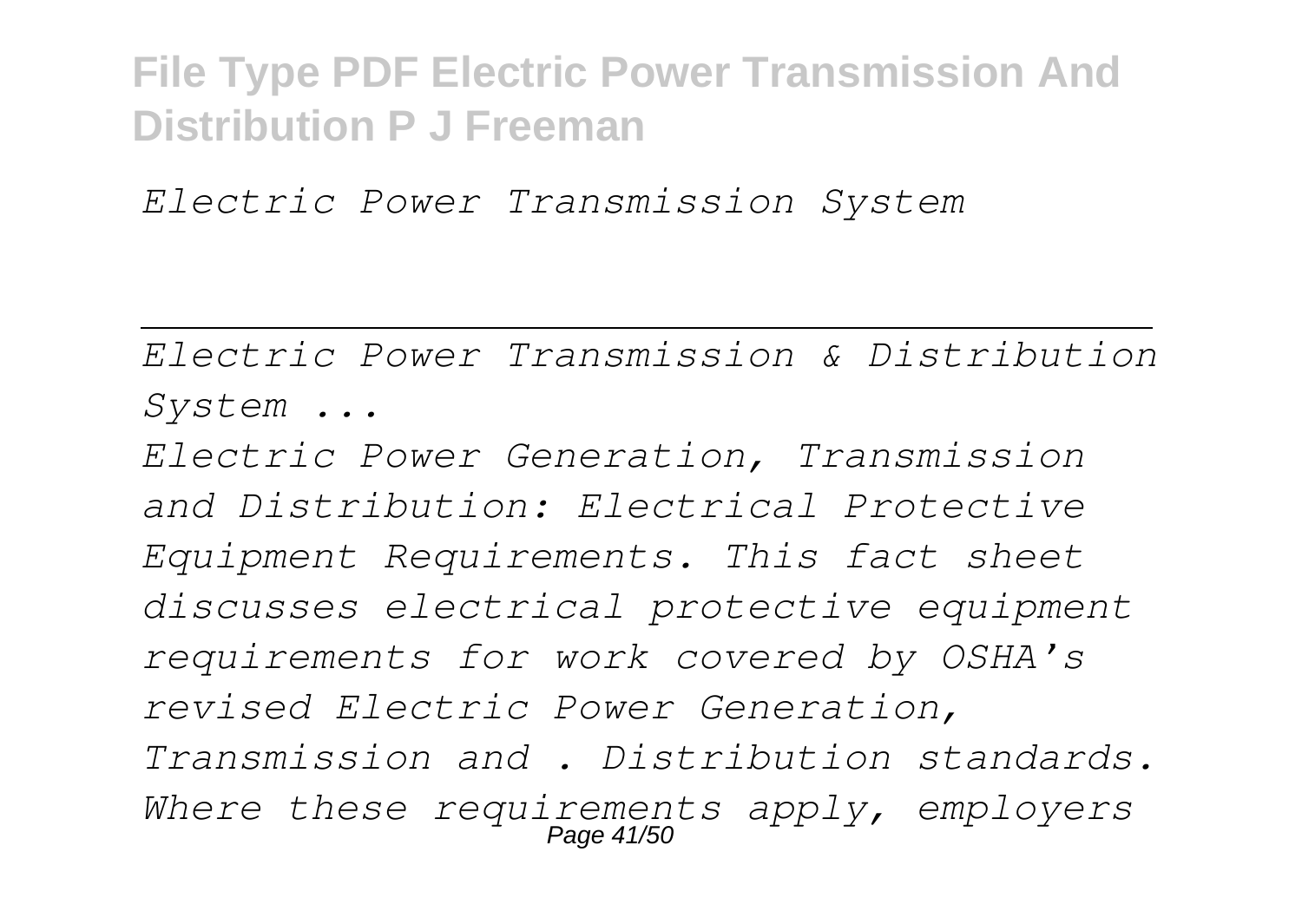*must provide*

*Electric Power Generation, Transmission and Distribution ...*

*Transmission Line- Normally carries electricity at voltages of 69 kV or greater and is used to transmit electric power over relatively long distances, usually from a central generating station to main substations. Distribution Line-Normally considered to be a line that carries electricity at lower voltages of* Page 42/50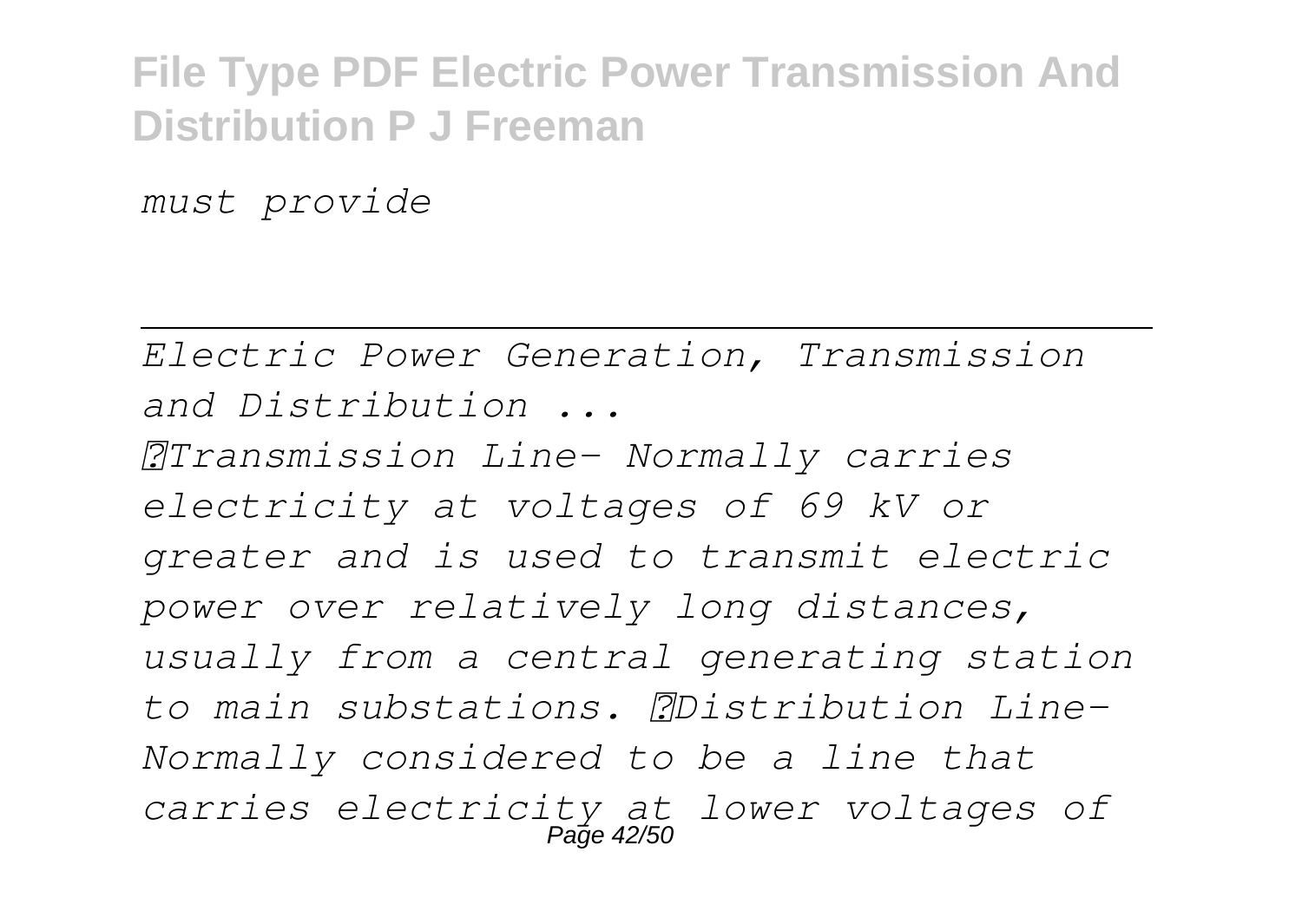*12kV to 44kV and is used to distribute power drawn from high-voltage transmission systems to end-use customers.*

*An Introduction to Electric Power Transmission Presentation Power transmission is defined as the movement of electrical energy from a generating site like power plant. Power transmission and distribution conductors are used for all transmission and distribution purposes. They are classified* Page 43/50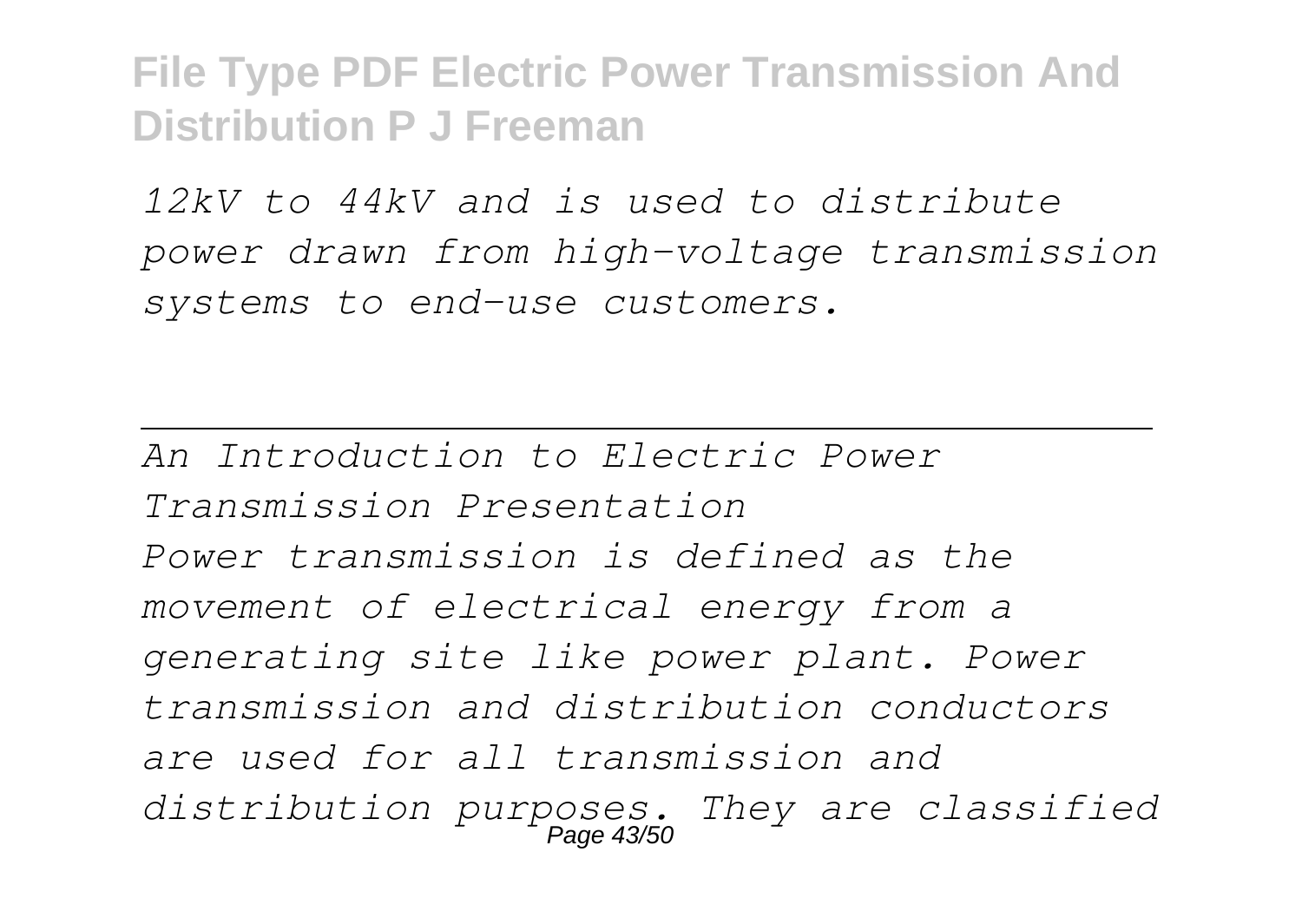*into various types including AAC (All Aluminum Conductor), and ASCR (Aluminum conductor, steel reinforced).*

*Power Transmission and Distribution Conductors Market Size ... The process of delivering electricity Power plants generate electricity that is delivered to customers through transmission and distribution power lines. High-voltage transmission lines, such as those that hang between tall metal towers,* Page 44/50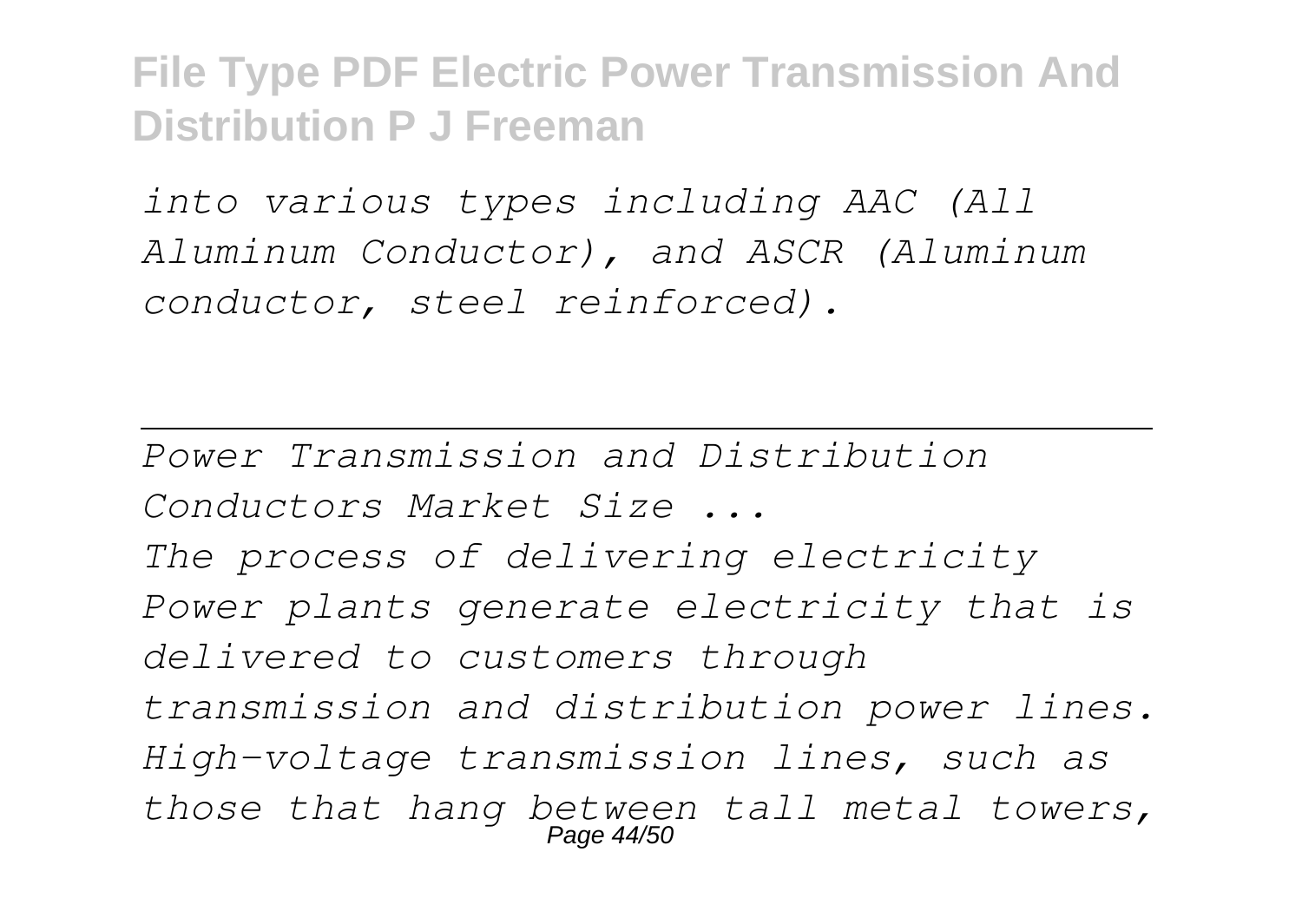*carry electricity over long distances to meet customer needs.*

*Delivery to consumers - U.S. Energy Information ... Electric Power Generation, Transmission, and Distribution; Electrical Protective Equipment: Final Rule. LOW-VOLTAGE ELECTRICAL SAFETY ORDERS, Article 1. Definitions, Section 2300 Article 3. Work Procedures, Sections 2320.2, 2320.7, and 2320.8; and New Section 2320.11 Article 4.* Page 45/50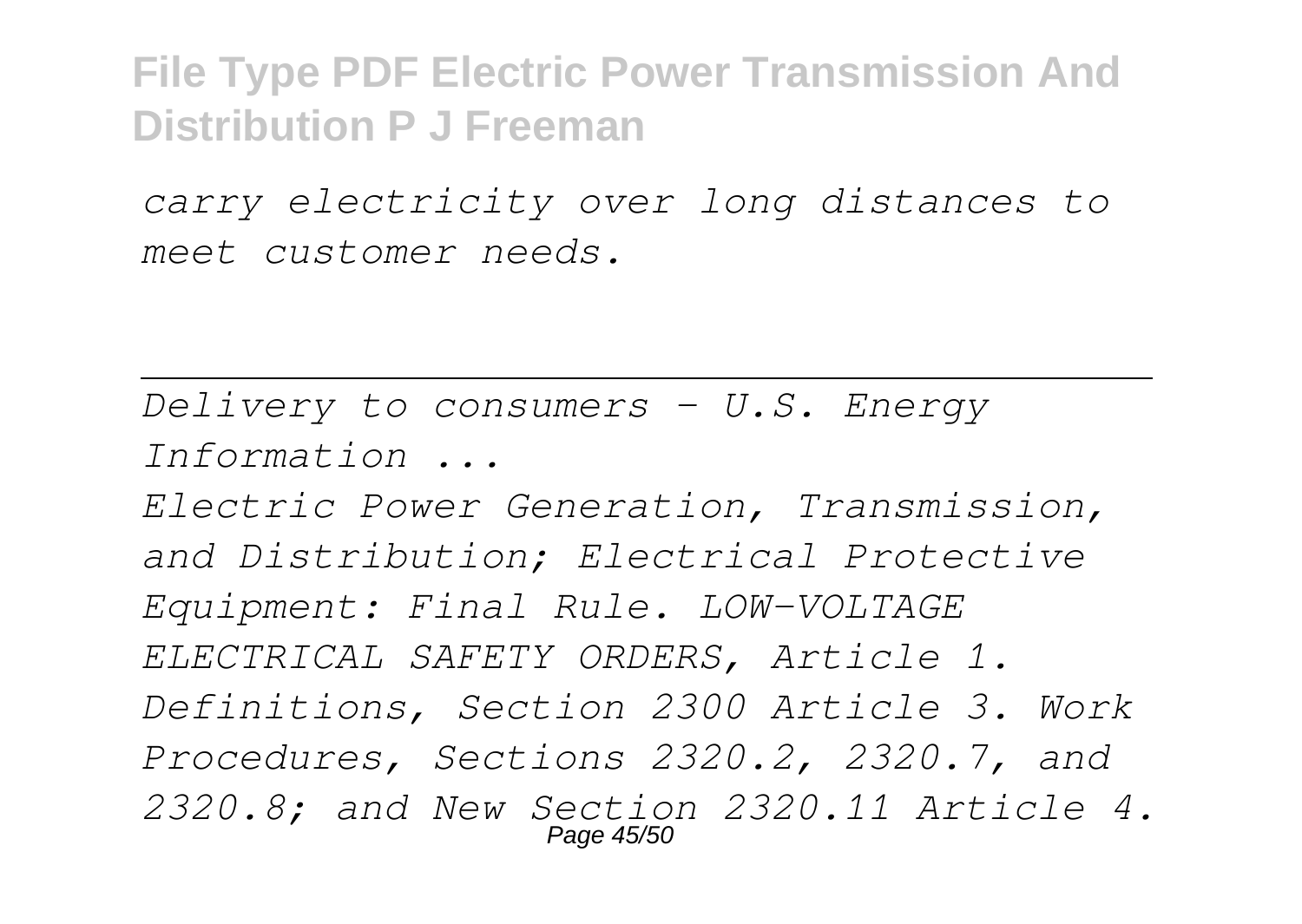*... IEEE Guide for Protective Grounding of Power Lines, IEEE Std ...*

*Electric Power Generation, Transmission, and Distribution ... Electrical power transmission and distribution or PT&D refers to the process of carrying electricity from the generation stations and distributing it to consumers. Electrical Engineering MCQ [ hide] 1 Which one of the following is not an advantage of High voltage AC Power* Page 46/50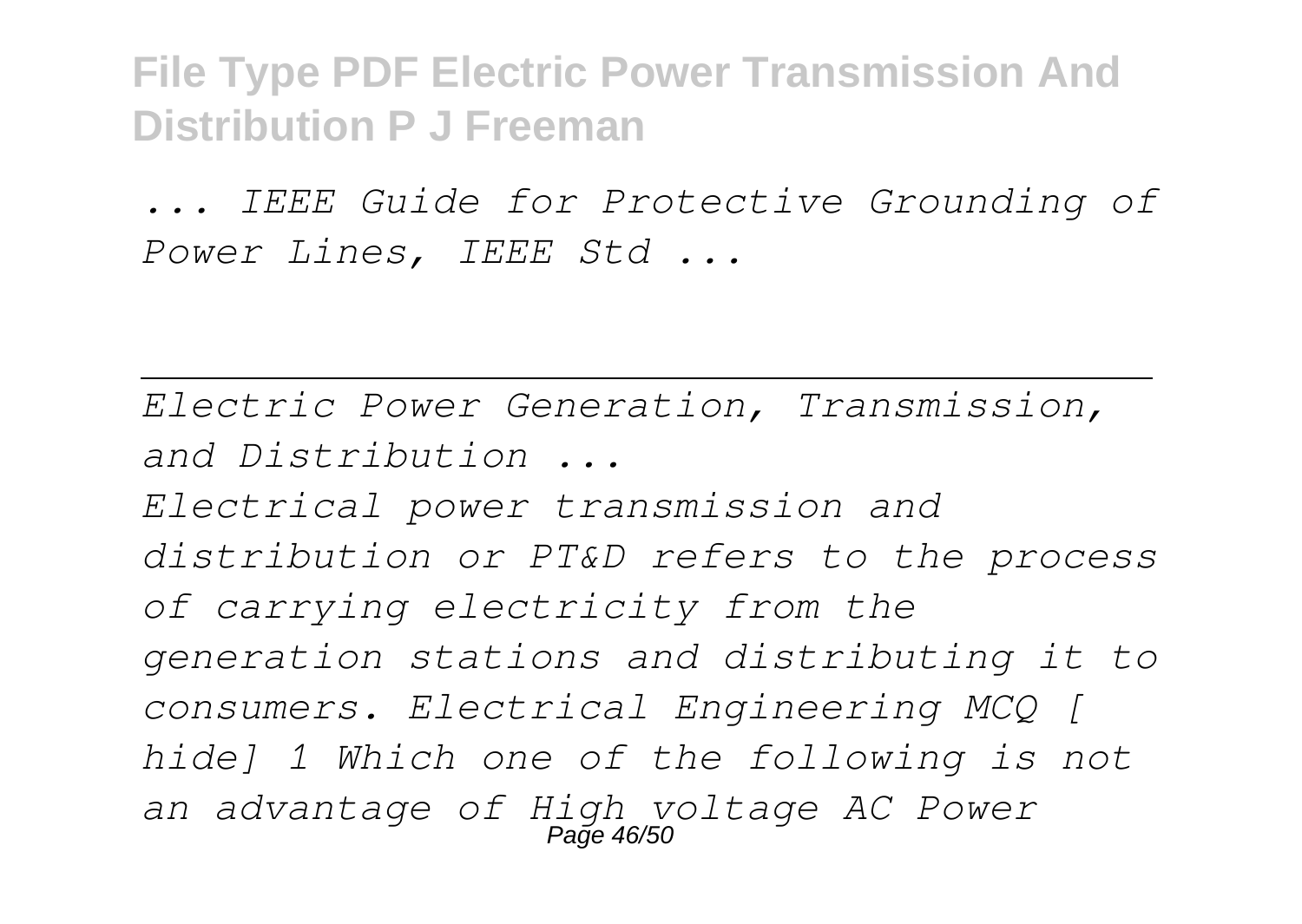*transmission 2 Transmission line conductors are usually made from*

*Electric Power Transmission and Distribution MCQ ... Electric Power Transmission and Distribution is meant to serve as a textbook for students of B.Tech and B.E. Electrical Engineering. This is, in fact, the first course book for the electrical engineering student in which almost all concepts of transmission and distribution* Page 47/50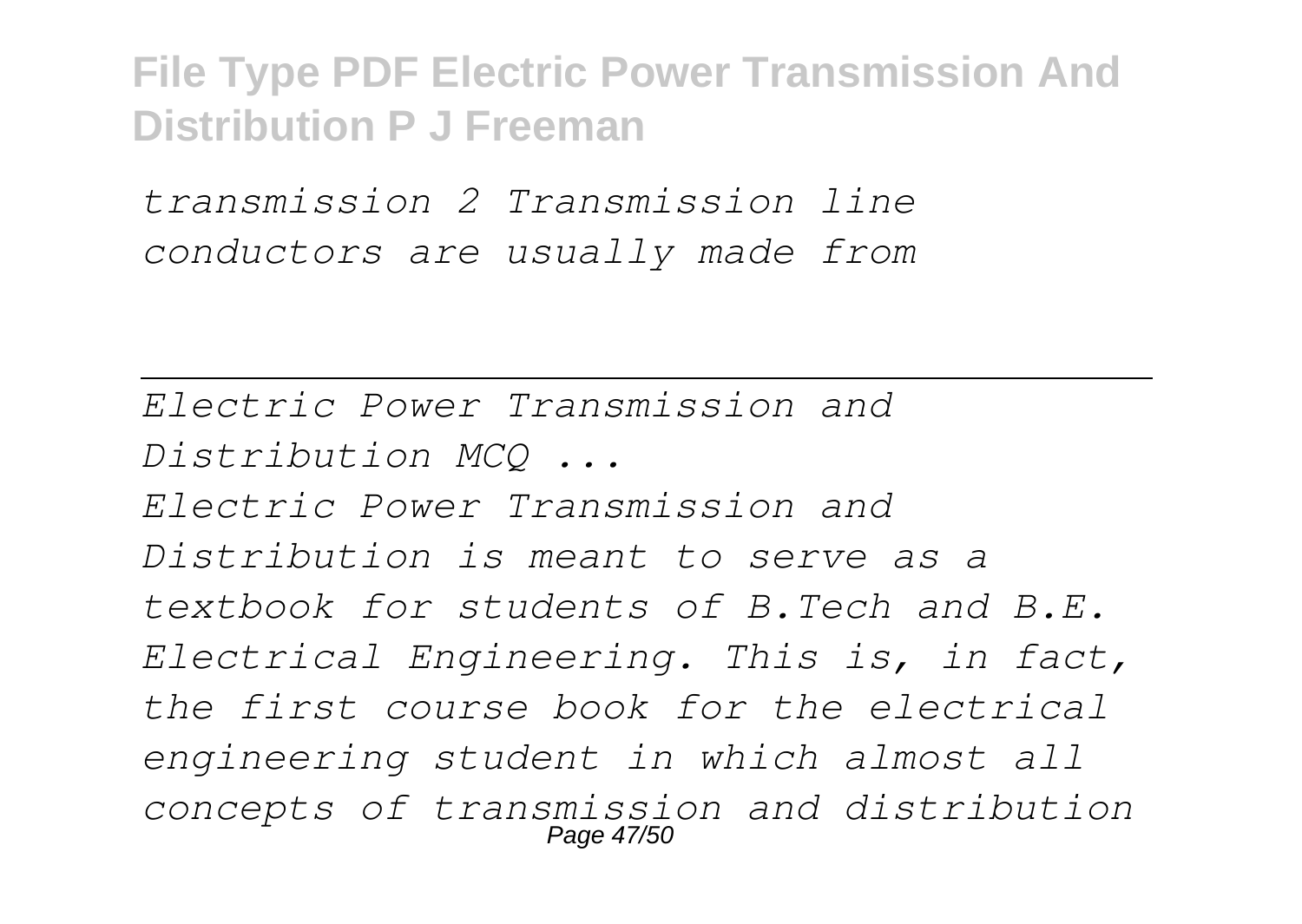*are covered in a single book.*

*Electric Power Transmission and Distribution: S Rama ... Samuel Smith Transmission & Distribution*

*P3 At the power station, an electrical generator converts mechanical power into three AC currents. The windings are separated 120 degrees apart. The current varies at the same frequency but with the same peaks and troughs of their wave form. The generators frequency is 50hz. At the* Page 48/50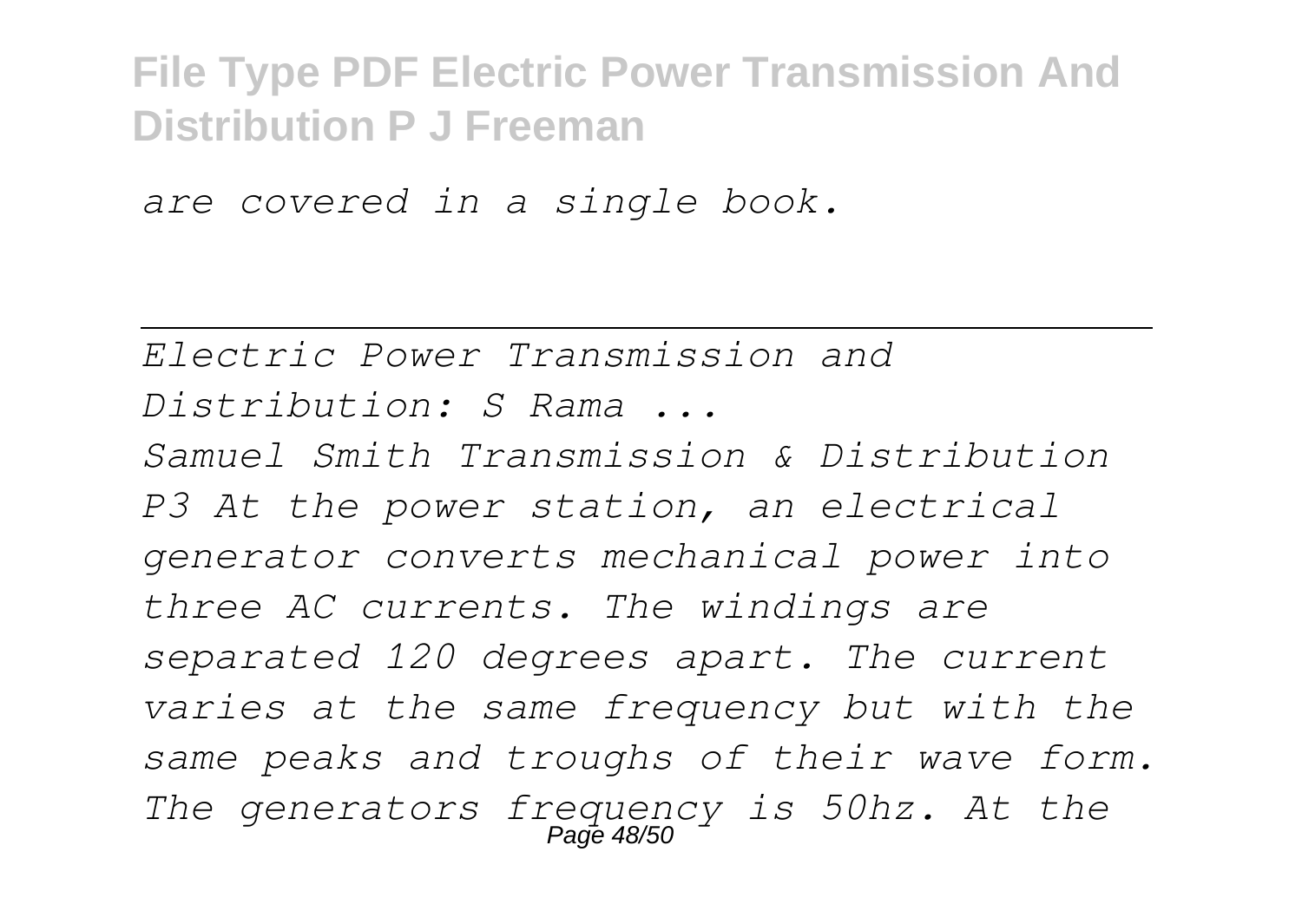*power stations transformers change the voltage before it is transmitted ...*

*transmission and distribution.docx - Samuel Smith ... The purpose of the electric transmission system is the interconnection of the electric energy producing power plants or generating stations with the loads. A three-phase AC system is used for most transmission lines. The operating frequency is 60 Hz in the U.S. and 50 Hz* Page 49/50